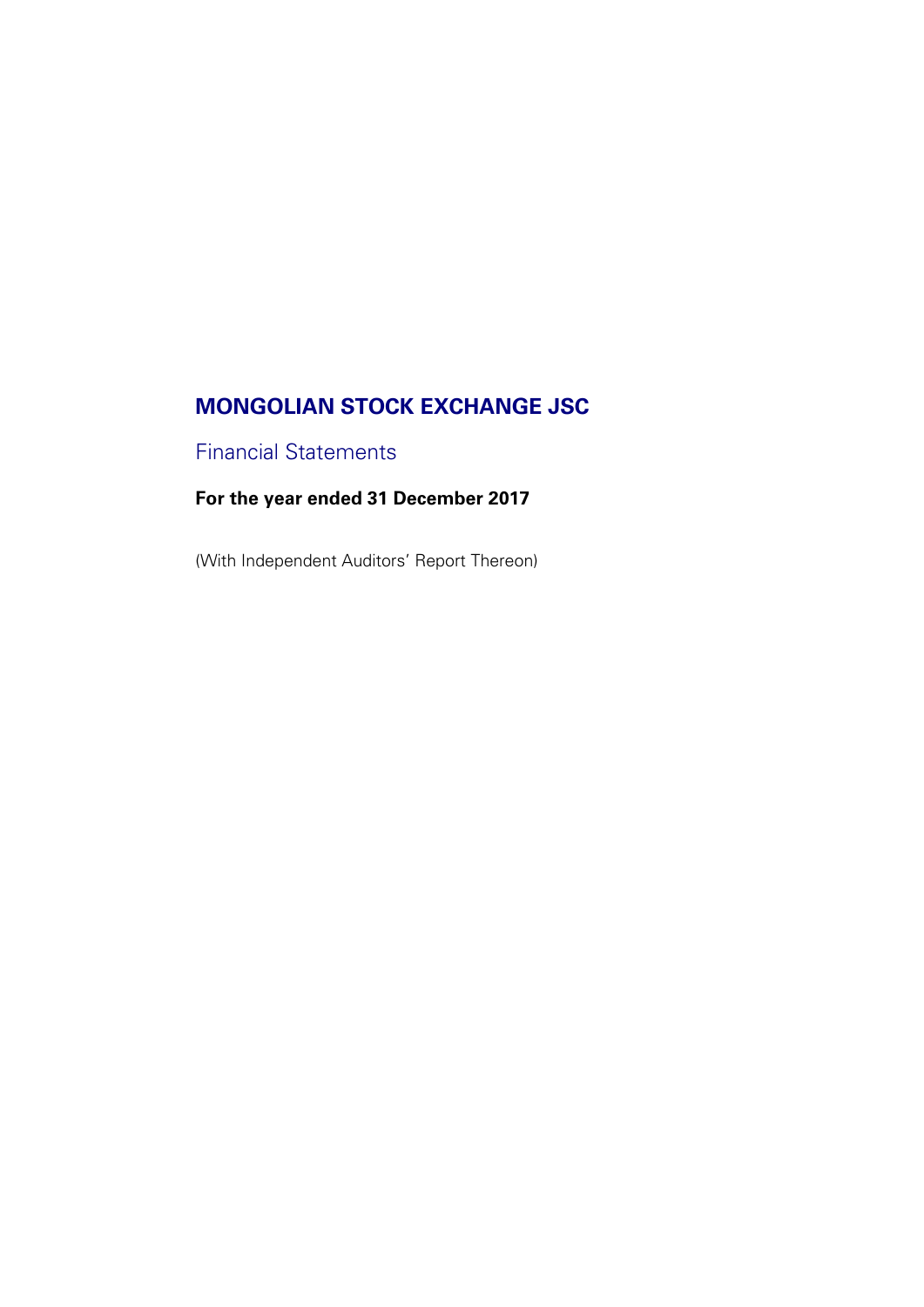# **Contents**

## **Page**

| Company Information                                        |    |
|------------------------------------------------------------|----|
| Management's Responsibility Statement                      | 2  |
| Independent Auditors' Report                               | 3  |
| <b>Statement of Financial Position</b>                     | 6  |
| Statement of Profit or Loss and Other Comprehensive Income |    |
| Statement of Changes in Equity                             | 8  |
| Statement of Cash Flows                                    | 9  |
| Notes to the Financial Statements                          | 10 |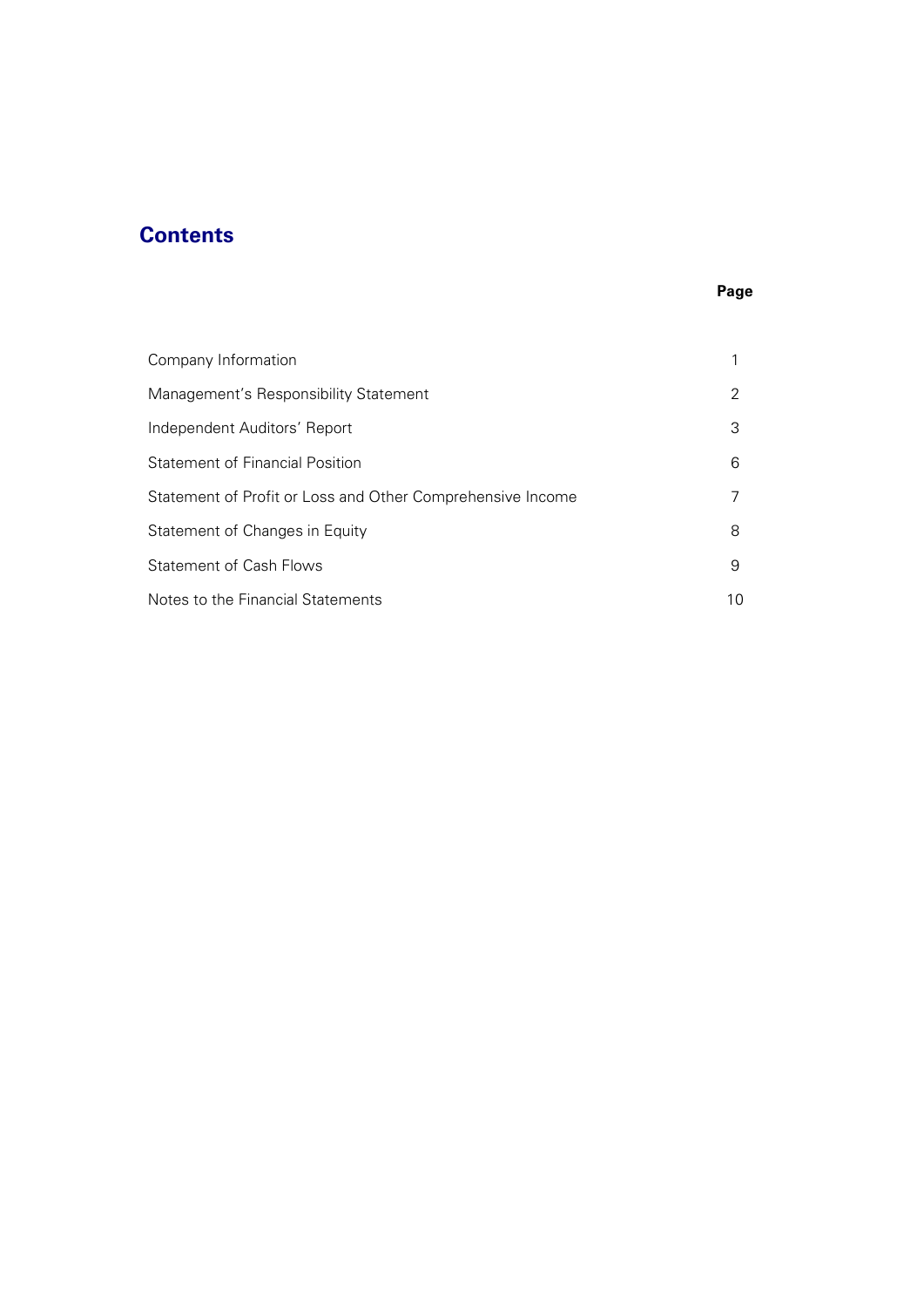# **Mongolian Stock Exchange JSC**

Company Information

| Registered office and<br>principal place of business | Sukhbaatar Square 3,<br>Ulaanbaatar 15160, Mongolia                                                                                     |
|------------------------------------------------------|-----------------------------------------------------------------------------------------------------------------------------------------|
| Shareholder                                          | Mongolian Ministry of Finance (100%)                                                                                                    |
| Executive Management                                 | Altai Khangai, Chief Executive Officer<br>Dul-Erdene Ninj, Chief Financial Officer<br>Ulziinaran Amgalan, Chief Accountant              |
| Independent auditor                                  | KPMG Audit LLC<br>#602, Blue Sky Tower, Peace Avenue 17,<br>1 <sup>st</sup> Khoroo, Sukhbaatar District,<br>Ulaanbaatar 14240, Mongolia |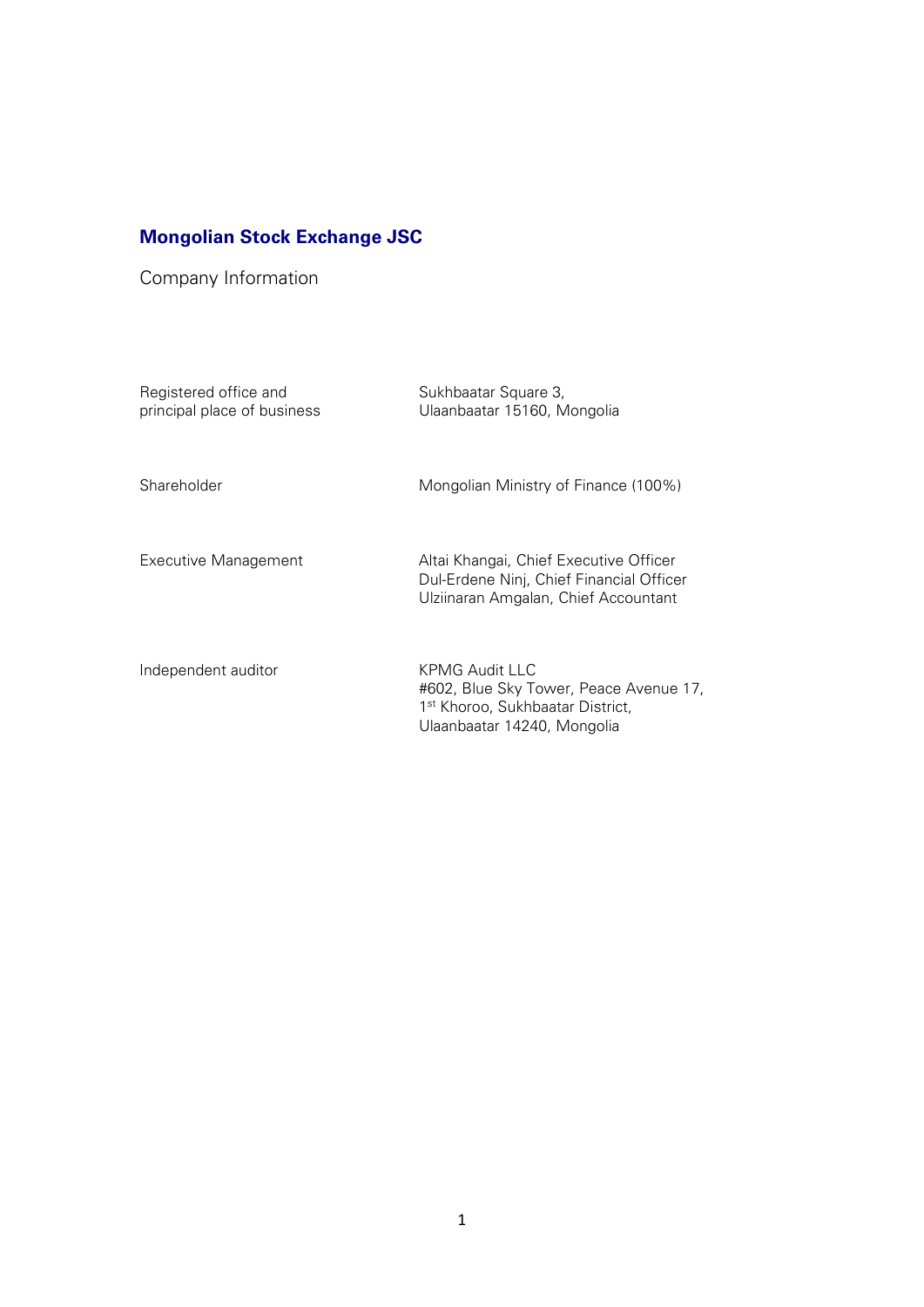## Management's Responsibility Statement

The Company's management is responsible for the preparation of the financial statements.

The financial statements of Mongolian Stock Exchange JSC (the "Company") have been prepared to comply with International Financial Reporting Standards. The Company's management is responsible for ensuring that these financial statements present fairly the state of affairs of the Company as of 31 December 2017 and the financial performance and cash flows for the year then ended on that date.

The Company's management has responsibility for ensuring that the Company keeps proper accounting records which disclose with reasonable accuracy the financial position of the Company and which enable them to ensure that the financial statements comply with the requirements set out in note 2 and note 3 thereto.

The Company's management also has a general responsibility for taking such steps as are reasonably open to them to safeguard the assets of the Company and to prevent and detect fraud and other irregularities.

The Company's management considers that, in preparing the financial statements including explanatory notes, they have used appropriate policies, consistently applied and supported by reasonable and prudent judgment and estimates, and that all applicable accounting standards have been followed.

The financial statements of the Company for the year ended 31 December 2017 were authorized for issuance by the Company management.



Dul-Erdene Ninj Chief Financial Officer

A. Russ

Ulziinaran Amgalan **Chief Accountant** 

Ulaanbaatar Mongolia

Date: 23 February 2018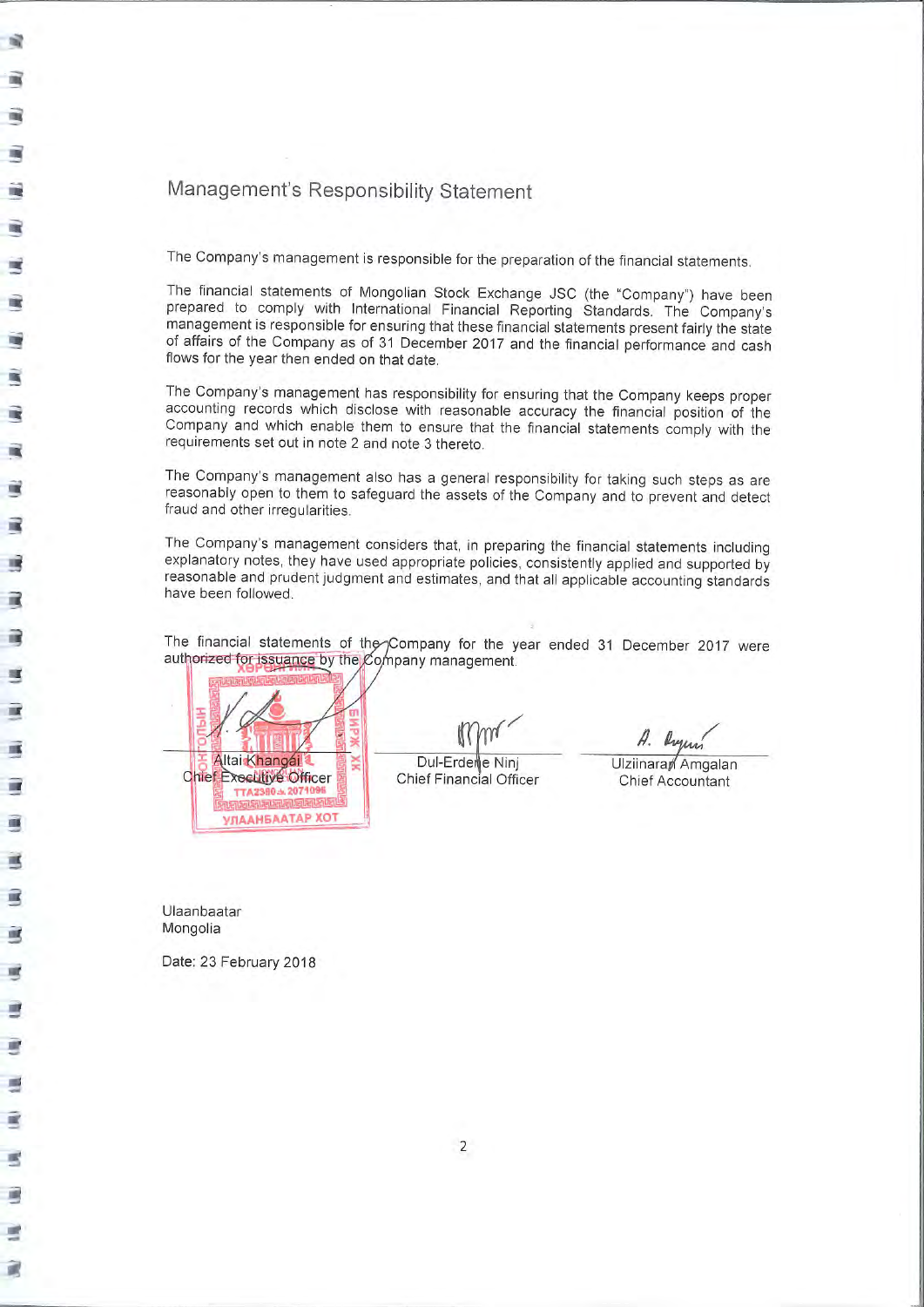

KPMG Audit LLC #602, Blue Sky Tower, Peace Avenue, 1st Khoroo, Sukhbaatar District, Ulaanbaatar 14240, Mongolia

Tel : +976 7011 8101 Fax :+976 7011 8102 www.kpmg.com/mn

## Independent Auditors' Report

To: The Shareholder of Mongolian Stock Exchange JSC

## **Opinion**

We have audited the financial statements of Mongolian Stock Exchange JSC ("the Company"), which comprise the statement of financial position as of 31 December 2017, the statements of profit or loss and other comprehensive income, changes in equity and cash flows for the year then ended, and notes, comprising a summary of significant accounting policies and other explanatory information.

In our opinion, the accompanying financial statements give a true and fair view of the financial position of the Company as of 31 December 2017, and its financial performance and its cash flows for the year then ended in accordance with International Financial Reporting Standards ("IFRS").

## **Basis for Opinion**

We conducted our audit in accordance with International Standards on Auditing ("ISAs"). Our responsibilities under those standards are further described in the Auditors' Responsibilities for the Audit of the Financial Statements section of our report. We are independent of the Company in accordance with International Ethics Standards Board for Accountants Code of Ethics for Professional Accountants ("IESBA Code") together with the ethical requirements that are relevant to our audit of the financial statements in Mongolia and we have fulfilled our other ethical responsibilities in accordance with these requirements and the IESBA Code. We believe that the audit evidence we have obtained is sufficient and appropriate to provide a basis for our opinion.

#### **Responsibilities of Management and Those Charged with Governance for the Financial Statements**

Management is responsible for the preparation and fair presentation of the financial statements in accordance with IFRS, and for such internal control as management determines is necessary to enable the preparation of financial statements that are free from material misstatement, whether due to fraud or error.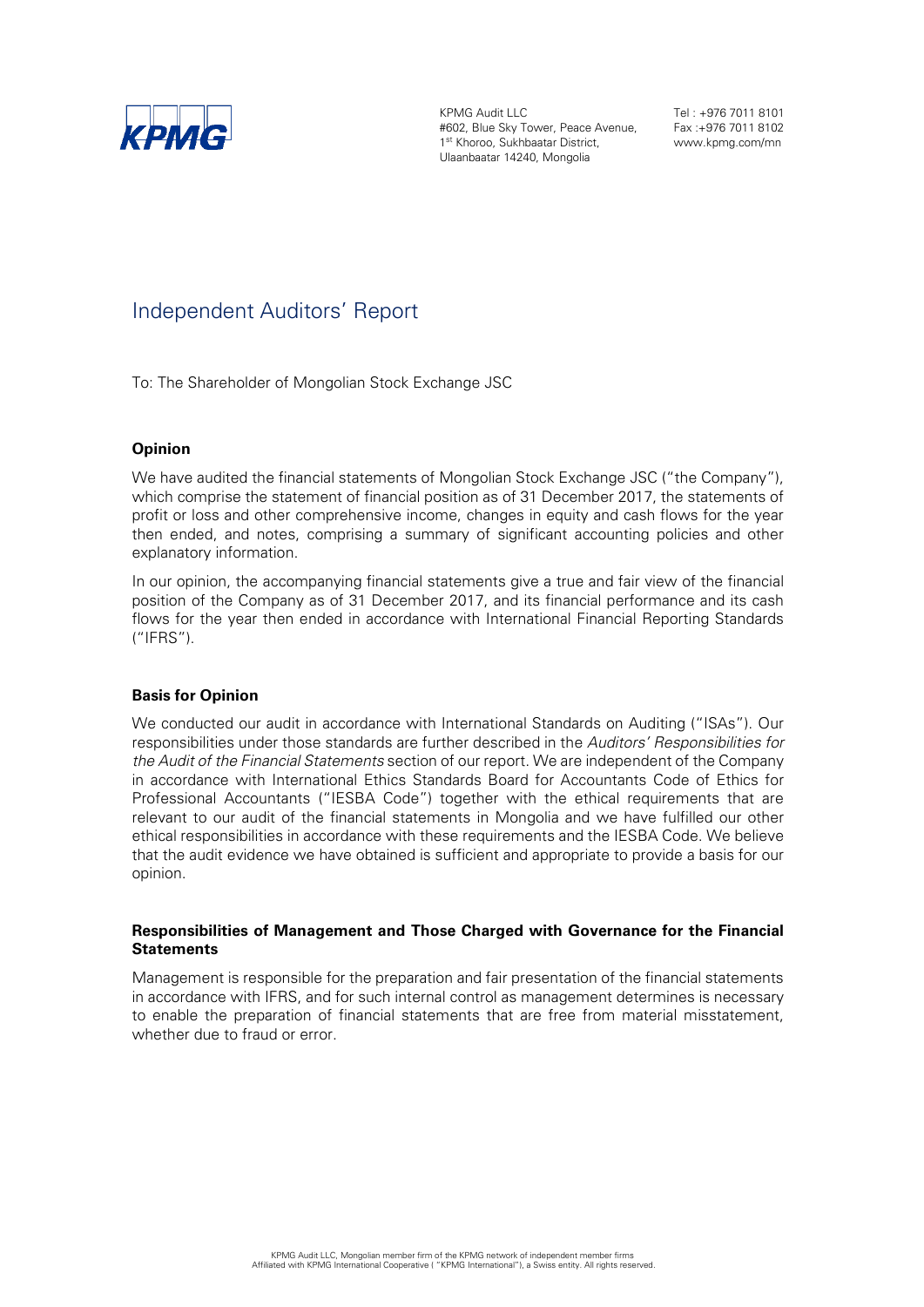

In preparing the financial statements, management is responsible for assessing the Company's ability to continue as a going concern, disclosing, as applicable, matters related to going concern and using the going concern basis of accounting unless management either intends to liquidate the Company or to cease operations, or has no realistic alternative but to do so.

Those charged with governance are responsible for overseeing the Company's financial reporting process.

#### **Auditors' Responsibilities for the Audit of the Financial Statements**

Our objectives are to obtain reasonable assurance about whether the financial statements as a whole are free from material misstatement, whether due to fraud or error, and to issue an auditors' report that includes our opinion. Reasonable assurance is a high level of assurance, but is not a guarantee that an audit conducted in accordance with ISAs will always detect a material misstatement when it exists. Misstatements can arise from fraud or error and are considered material if, individually or in the aggregate, they could reasonably be expected to influence the economic decisions of users taken on the basis of these financial statements.

As part of an audit in accordance with ISAs, we exercise professional judgment and maintain professional skepticism throughout the audit. We also:

- Identify and assess the risks of material misstatement of the financial statements, whether due to fraud or error, design and perform audit procedures responsive to those risks, and obtain audit evidence that is sufficient and appropriate to provide a basis for our opinion. The risk of not detecting a material misstatement resulting from fraud is higher than for one resulting from error, as fraud may involve collusion, forgery, intentional omissions, misrepresentations, or the override of internal control.
- Obtain an understanding of internal control relevant to the audit in order to design audit procedures that are appropriate in the circumstances, but not for the purpose of expressing an opinion on the effectiveness of the Company's internal control.
- Evaluate the appropriateness of accounting policies used and the reasonableness of accounting estimates and related disclosures made by management.
- Conclude on the appropriateness of management's use of the going concern basis of accounting and, based on the audit evidence obtained, whether a material uncertainty exists related to events or conditions that may cast significant doubt on the Company's ability to continue as a going concern. If we conclude that a material uncertainty exists, we are required to draw attention in our auditors' report to the related disclosures in the financial statements or, if such disclosures are inadequate, to modify our opinion. Our conclusions are based on the audit evidence obtained up to the date of our auditors' report. However, future events or conditions may cause the Company to cease to continue as a going concern.
- Evaluate the overall presentation, structure and content of the financial statements, including the disclosures, and whether the financial statements represent the underlying transactions and events in a manner that achieves fair presentation.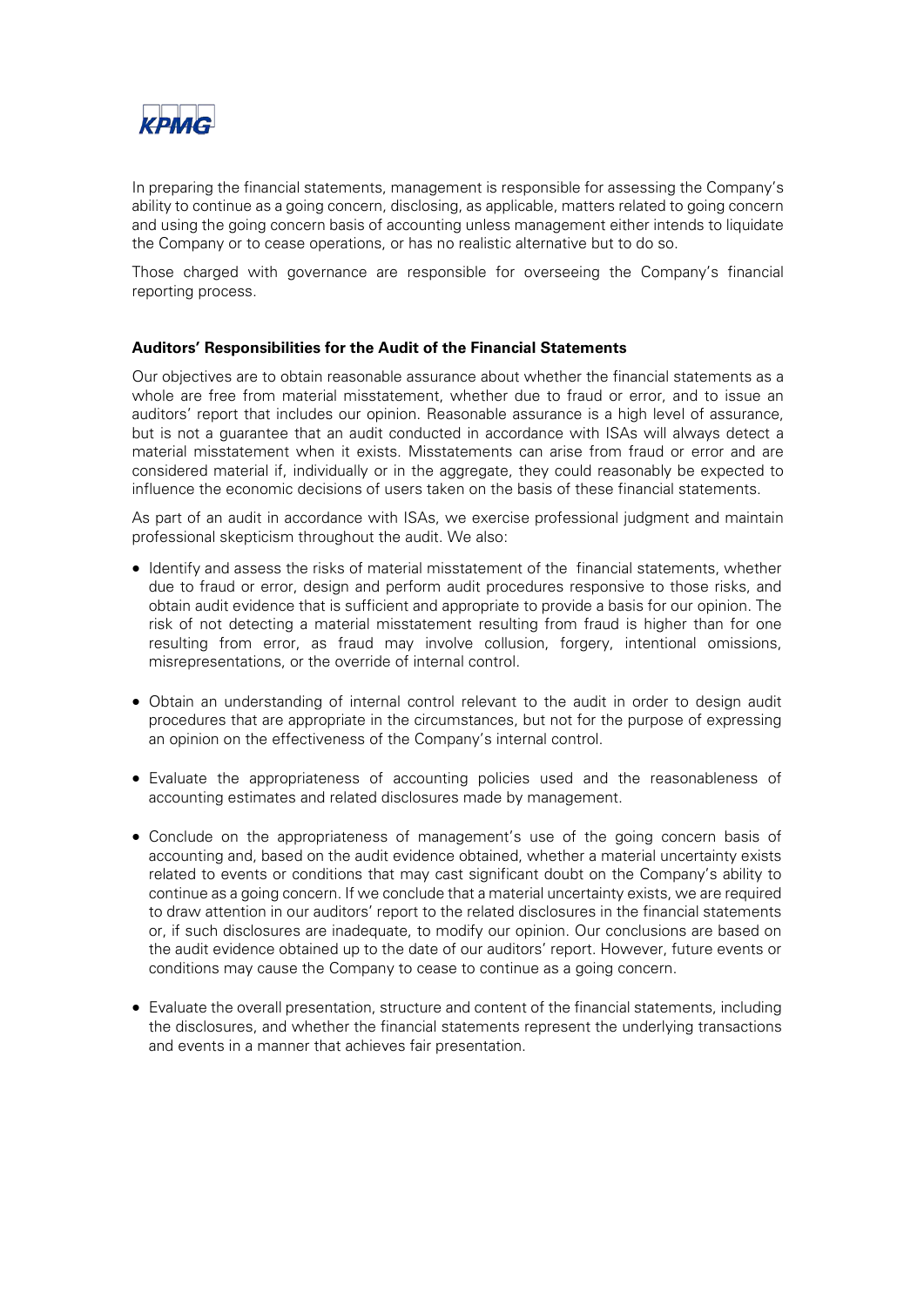



We communicate with those charged with governance regarding, among other matters, the planned scope and timing of the audit and significant audit findings, including any significant deficiencies in internal control that we identify during our audit.

**ESK UN SW KN AVANT KPMG AUDIT** LLC PMG Budit LLC

**KPMG Audit LLC** Ulaanbaatar, Mongolia 23 February 2018

This report is effective as of 23 February 2018 the audit report date. Certain subsequent events or circumstances, which may occur between the audit report date and the time of reading this report, could have a material impact on the accompanying financial statements and notes thereto. Accordingly, the readers of the audit report should understand that the above audit report has not been updated to reflect the impact of such subsequent events or circumstances, if any. Furthermore, this report is intended solely for the use of the shareholders of the Company. To the fullest extent permitted by law, we do not assume responsibility towards or accept liability to any other party in relation to the contents of this report.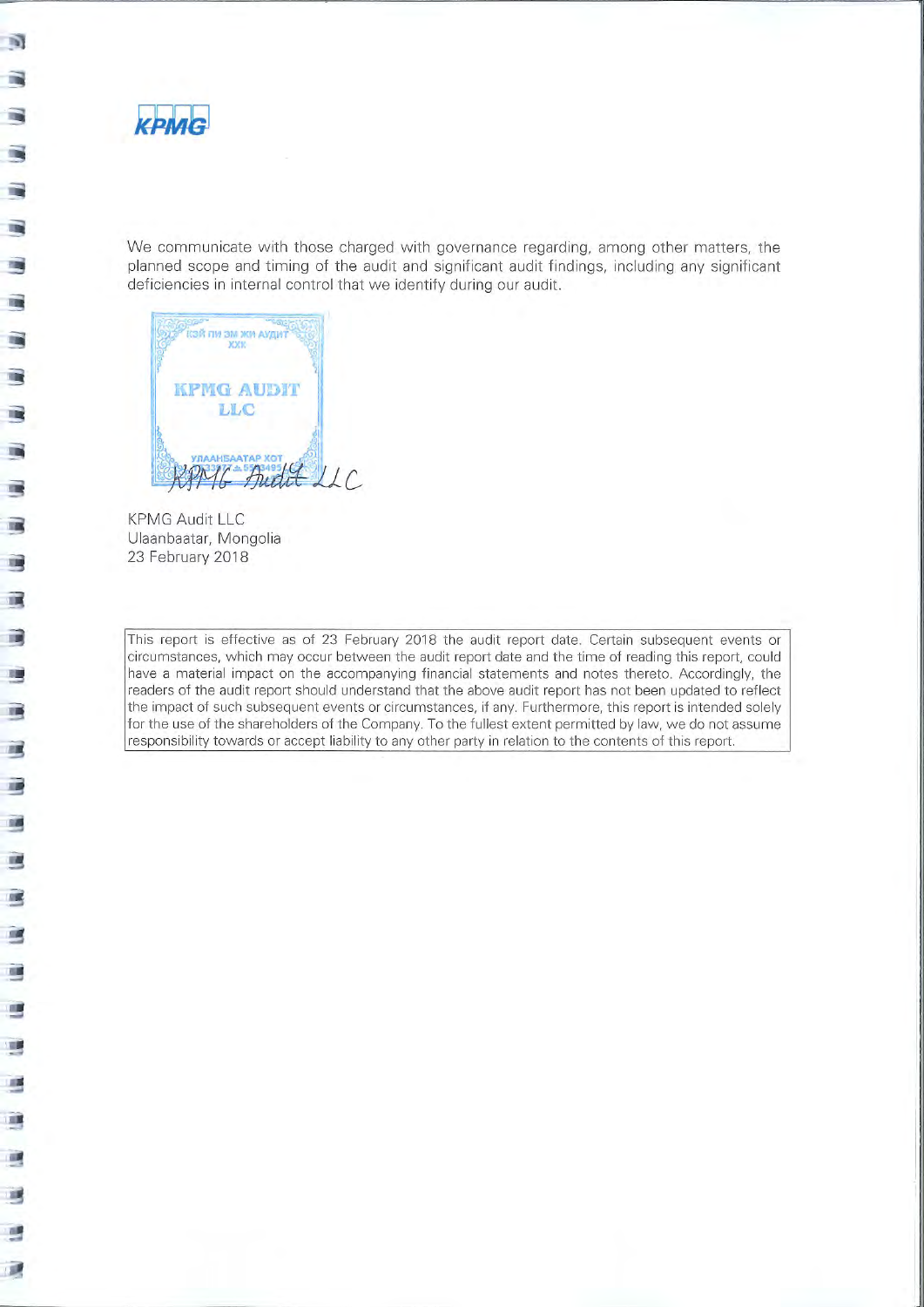## MONGOLIAN STOCK EXCHANGE JSC

## **Statement of Financial Position**

As of 31 December 2017

| (In thousands of MNT)                               | <b>Notes</b> | 31 December 2017 | 31 December 2016    |
|-----------------------------------------------------|--------------|------------------|---------------------|
| <b>ASSETS</b>                                       |              |                  |                     |
| <b>Non-current assets</b>                           |              |                  |                     |
| Property, plant and equipment                       | 5            | 2,264,092        | 2,371,350           |
| Intangible assets                                   | 6            | 1,271,900        | 1,763,683           |
| <b>Total non-current assets</b>                     |              | 3,535,992        | 4,135,033           |
| <b>Current assets</b>                               |              |                  |                     |
| Inventories                                         | 7            | 16,331           | 13,000              |
| Financial instruments held to                       |              |                  |                     |
| maturity                                            | 8            | 1,000            | 1,000               |
| Prepayments                                         |              | 14,480           | 2,370               |
| Trade receivables                                   | 9            | 82,852           | 148,493             |
| Income tax receivable                               | 18           |                  | 8,988               |
| Cash and cash equivalents                           | 10           | 1,306,884        | 515,142             |
| Other current assets                                |              | 13,160           | 13,160              |
| <b>Total current assets</b>                         |              | 1,434,707        | 702,153             |
| <b>TOTAL ASSETS</b>                                 |              | 4,970,699        | 4,837,186           |
|                                                     |              |                  |                     |
| <b>EQUITY AND LIABILITIES</b>                       |              |                  |                     |
| <b>Equity</b>                                       |              |                  |                     |
| Share capital                                       | 11           | 21,884,000       | 21,884,000          |
| Other reserves                                      | 11           | 1,705,278        | 458,684             |
| <b>Accumulated losses</b>                           |              | (18,992,094)     | (18, 758, 933)      |
| <b>Total equity</b>                                 |              | 4,597,184        | 3,583,751           |
| <b>Current liabilities</b>                          |              |                  |                     |
|                                                     | 12           |                  |                     |
| Trade payables<br>Income tax payable                | 18           | 325,000<br>5,136 | 1,177,047<br>10,122 |
|                                                     |              | 41,324           |                     |
| Other payables                                      |              |                  | 66,266              |
| Deferred income<br><b>Total current liabilities</b> |              | 2,055<br>373,515 | 1,253,435           |
| <b>TOTAL EQUITY AND</b><br><b>LIABILITIES</b>       |              | 4,970,699        | 4,837,186           |

The accompanying notes form an integral part of the financial statements.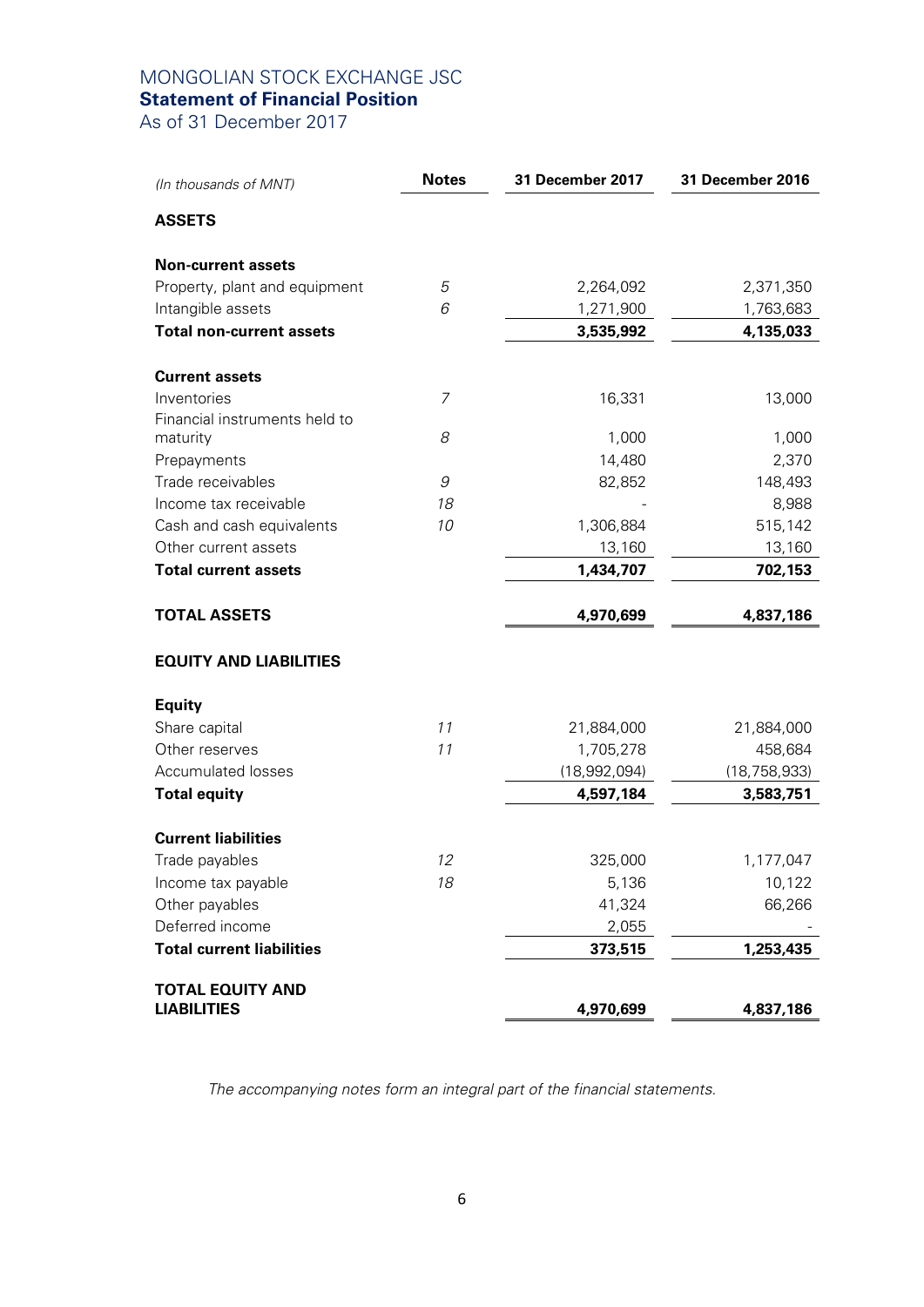## MONGOLIAN STOCK EXCHANGE JSC **Statement of Profit or Loss and Other Comprehensive Income**

For the year ended 31 December 2017

| (In thousands of MNT)                                                    | <b>Notes</b> | 2017          | 2016          |
|--------------------------------------------------------------------------|--------------|---------------|---------------|
| Revenue                                                                  | 13           | 1,836,408     | 1,176,149     |
| <b>Total revenue</b>                                                     |              | 1,836,408     | 1,176,149     |
| General and administrative expenses<br>License, service and amortisation | 14           | (1, 237, 826) | (1,918,224)   |
| expenses related to MillenniumIT                                         | 15           | (908, 749)    | (1, 189, 475) |
| <b>Operating loss</b>                                                    |              | (310, 167)    | (1,931,550)   |
| Finance income                                                           | 16           | 49,199        | 13,840        |
| Foreign exchange gain / (loss), net                                      | 17           | 15,711        | (137, 540)    |
| Other non-operating income                                               | 9            | 16,956        |               |
| Loss before income tax                                                   |              | (228, 241)    | (2,055,250)   |
| Income tax expense                                                       | 18           | (4,920)       | (1, 384)      |
| Loss for the year                                                        |              | (233, 161)    | (2,056,634)   |
| <b>Total comprehensive loss for the</b>                                  |              |               |               |
| year                                                                     |              | (233, 161)    | (2,056,634)   |

The accompanying notes form an integral part of the financial statements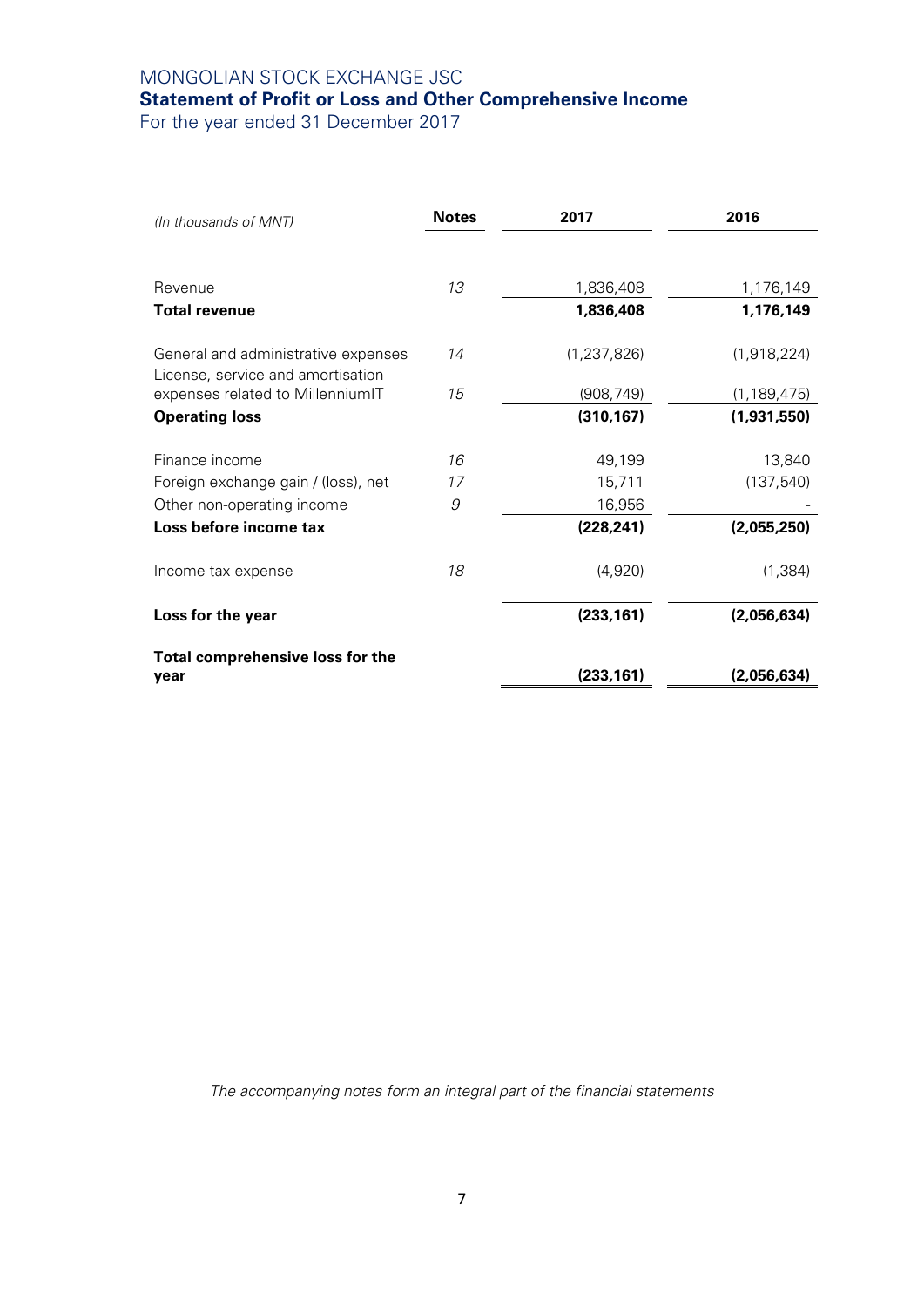## MONGOLIAN STOCK EXCHANGE JSC **Statement of Changes in Equity**

For the year ended 31 December 2017

| (In thousands of MNT)                                    | <b>Share capital</b> | <b>Other reserves</b> | <b>Accumulated</b><br><b>losses</b> | Total       |
|----------------------------------------------------------|----------------------|-----------------------|-------------------------------------|-------------|
| <b>Balance at 31 December 2015</b>                       | 1,867,709            | 20,475,388            | (16,703,495)                        | 5,639,602   |
| Net loss for the year                                    |                      |                       | (2,056,634)                         | (2,056,634) |
| Transactions with owners, recorded directly in<br>equity |                      |                       |                                     |             |
| Conversion to share capital                              | 20,016,291           | (20,016,291)          |                                     |             |
| Other movements                                          |                      | (413)                 | 1,196                               | 783         |
| <b>Balance at 31 December 2016</b>                       | 21,884,000           | 458,684               | (18, 758, 933)                      | 3,583,751   |
| Net loss for the year                                    |                      |                       | (233, 161)                          | (233, 161)  |
| Transactions with owners, recorded directly in<br>equity |                      |                       |                                     |             |
| Shareholder contributions to reserves                    |                      | 1,246,594             |                                     | 1,264,594   |
| <b>Balance at 31 December 2017</b>                       | 21,884,000           | 1,705,278             | (18,992,094)                        | 4,597,184   |

The accompanying notes form an integral part of the financial statements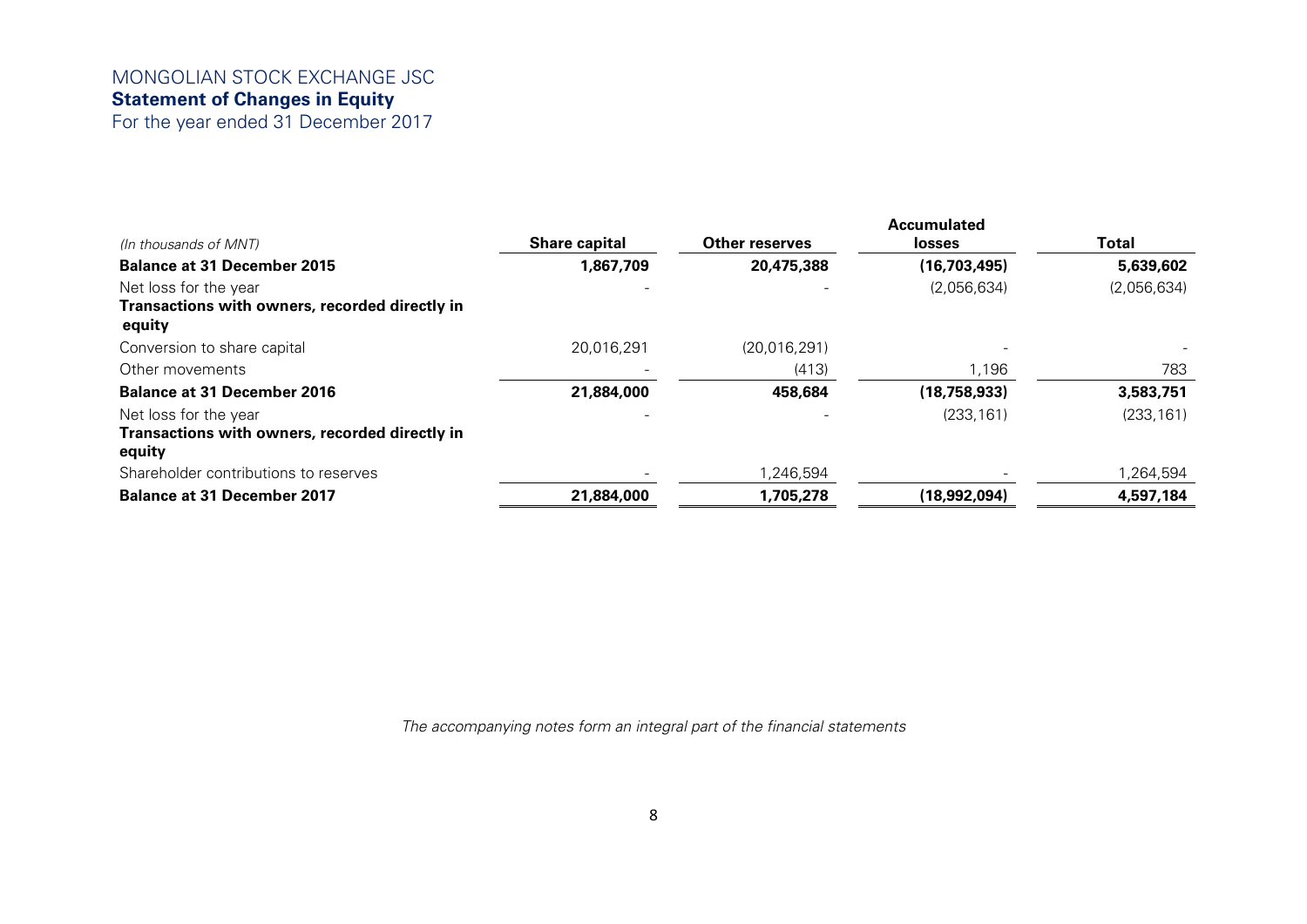## MONGOLIAN STOCK EXCHANGE JSC **Statement of Cash Flows**

For the year ended 31 December 2017

| (In thousands of MNT)                                     | <b>Notes</b> | 2017       | 2016        |
|-----------------------------------------------------------|--------------|------------|-------------|
| <b>Cash flows from operating activities</b>               |              |            |             |
| Loss for the period                                       |              | (233, 161) | (2,056,634) |
| Adjustments for:                                          |              |            |             |
| Depreciation and amortisation                             | 14,15        | 620,930    | 665,281     |
| Other non-current assets written off                      | 14           |            | 61,864      |
| Provision for doubtful receivable accounts                | 14           | 27,375     | 224,116     |
| Provision for inventory obsolescence                      | 14           |            | 29,828      |
| Income tax expense                                        | 18           | 4,920      | 1,384       |
| Net unrealized foreign exchange (gain)/loss               |              | (30, 287)  | 137,540     |
| Interest income                                           | 16           | (49, 199)  | (13, 840)   |
| Operating profit / (loss) before working                  |              |            |             |
| capital changes                                           |              | 340,578    | (950, 461)  |
| Change in:                                                |              |            |             |
| Trade receivables                                         |              | 38,266     | 18,372      |
| Prepayments                                               |              | (12, 110)  |             |
| Inventories                                               |              | (3, 331)   | 1,671       |
| Trade and other payables                                  |              | (847, 376) | 673,314     |
| Deferred income                                           |              | 2,055      |             |
|                                                           |              | (481, 918) | (257, 104)  |
| Interest received                                         |              | 49,199     | 13,840      |
| Income taxes paid                                         |              | (918)      |             |
| Net cash used in operating activities                     |              | (433, 637) | (243, 264)  |
| <b>Cash flows from investing activities</b>               |              |            |             |
| Acquisition of property, plant and equipment              | 5            | (21, 889)  | (27, 299)   |
| Investment in government securities                       |              | (194, 396) |             |
| Redemption of government securities                       |              | 194,396    | 196,257     |
| Net cash from/(used) in investing activities              |              | (21, 889)  | 168,958     |
| <b>Cash flows from financing activities</b>               |              |            |             |
| Contributions from shareholders                           |              | 1,246,594  |             |
| Net cash provided by financing activities                 |              | 1,246,594  |             |
|                                                           |              |            |             |
| Effects of exchange rate changes on cash held             |              | 674        | 1,585       |
| Net increase/(decrease) in cash and cash                  |              |            |             |
| equivalents                                               |              | 791,742    | (72, 721)   |
| Cash and cash equivalents at the beginning of<br>the year | 10           | 515,142    | 587,863     |
| Cash and cash equivalents at the end of the               |              |            |             |
| year                                                      | 10           | 1,306,884  | 515,142     |

The accompanying notes form an integral part of the financial statements.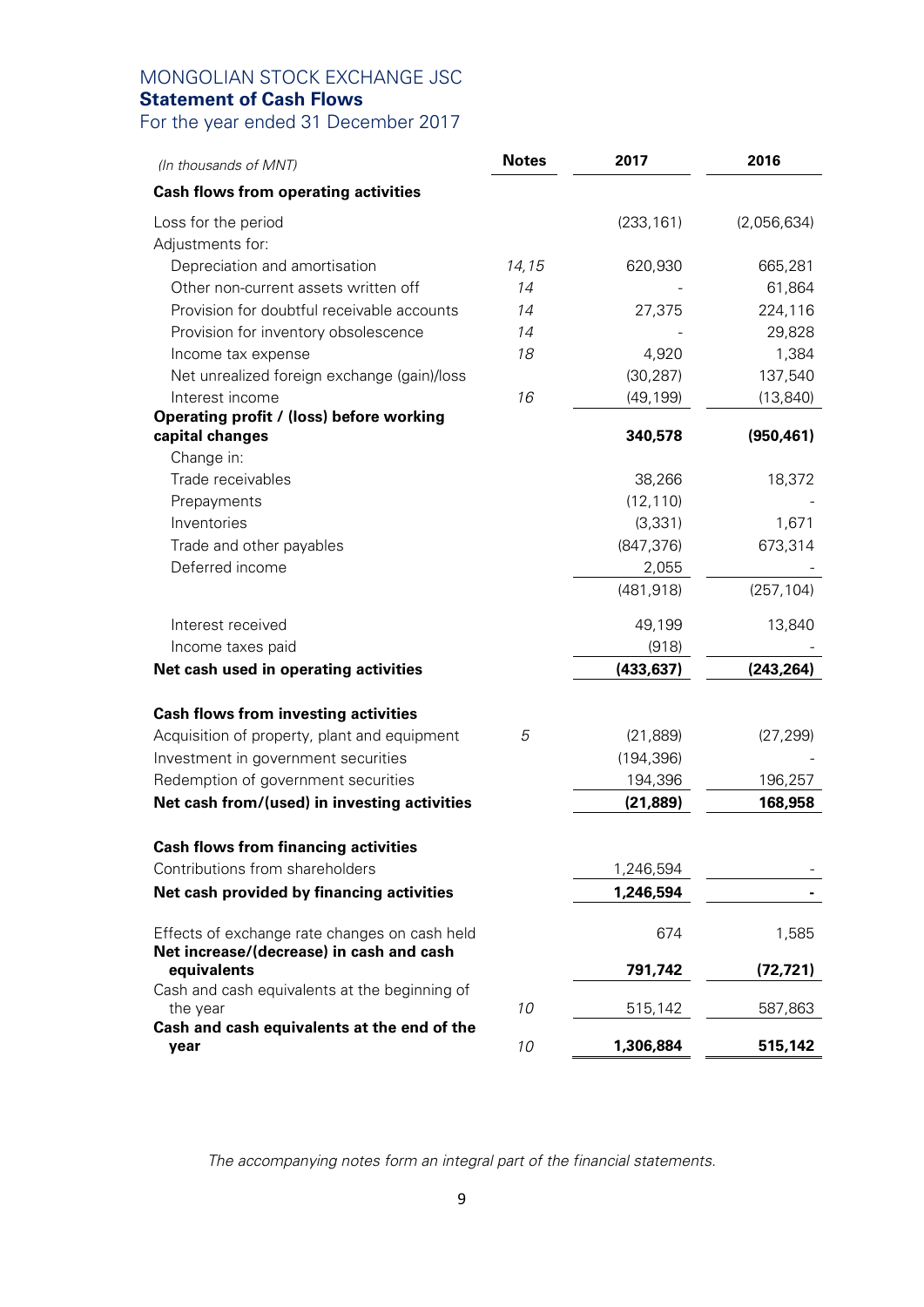#### **1. Reporting entity**

Mongolian Stock Exchange JSC, a state-owned company (hereinafter referred to as "the Company") was incorporated and registered on 18 January 1991 as a vehicle to implement the Government's plan for privatisation of large state-owned enterprises. The registered address of the Company is Mongolian Stock Exchange Building, Sukhbaatar Square 3, Ulaanbaatar, Mongolia.

The principal activity of the company is to provide a market for the trading of investments. The Company is 100% owned by the Government of Mongolia via the Mongolian Ministry of Finance.

## **2. Basis of preparation**

#### **(1) Statement of compliance**

These financial statements have been prepared in accordance with International Financial Reporting Standards ("IFRS"). A summary of the significant accounting policies adopted by the Company is set out below. Certain corresponding figures have been reclassified to conform to the current year's presentation.

#### **(2) Basis of measurement**

The financial statements have been prepared on the historical cost basis, except for the items described otherwise in the related notes.

#### **(3) Functional and presentation currency**

The financial statements are presented in Mongolian tugrik ("MNT") which is also the functional currency of the Company and the currency of the primary economic environment in which the Company operates. The financial statements have been presented in MNT rounded to the nearest thousand.

#### **(4) Going concern assumption**

These financial statements have been prepared on a going concern basis which assumes that the Company will continue to operate for the foreseeable future and will be able to realise its assets and discharge its liabilities in the normal course of operations as they come due.

The Company has the continuing support of its shareholder, the Government of Mongolia, through the Ministry of Finance. The Company expects to have sufficient liquidity and capital resources to meet its ongoing obligations and future contractual commitments for twelve months from the date of the issuance of the audited financial statements.

#### **(5) Use of estimates and judgments**

The preparation of financial statements in conformity with IFRSs requires management to make judgments, estimates and assumptions that affect the application of the accounting policies and the reported amounts of assets, liabilities, income and expenses. Actual results may differ from these estimates. Estimates and underlying assumptions are reviewed on an ongoing basis. Revisions to accounting estimates are recognized in the period in which the estimate is revised and in any future periods affected.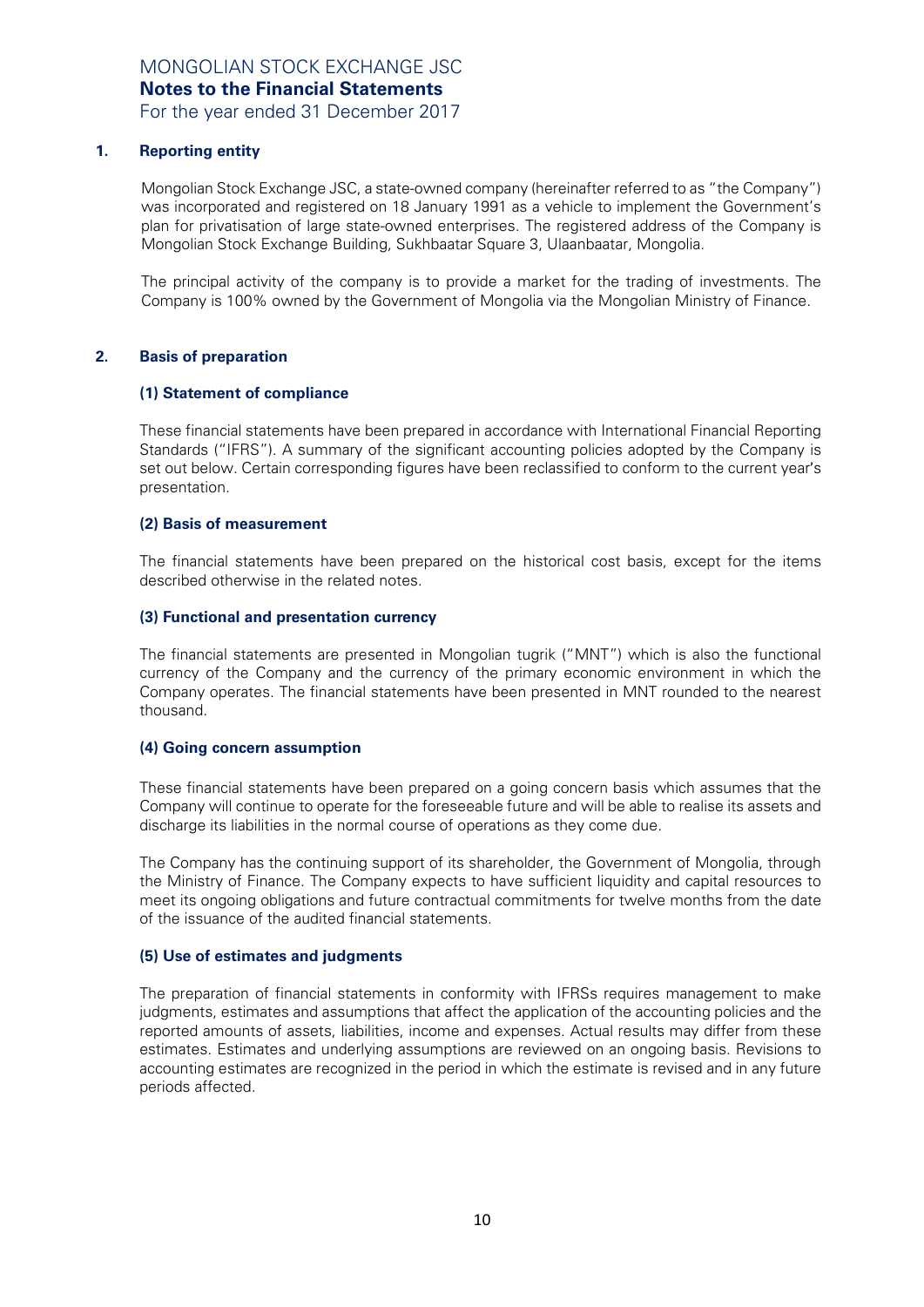## **2. Basis of preparation, continued**

## **(5) Use of estimates and judgments, continued**

Information about critical judgments in applying accounting policies that have the most significant effect on the amounts recognized in the financial statements and information about assumptions and estimation uncertainties that have a significant risk of resulting in a material adjustment within the next financial year is included in the following notes:

- Note 3(4)(iv) useful lives of property, plant and equipment;
- Note 3(5) useful lives of intangible assets;
- Note 3(6)(i) and Note 8 allowance for trade receivables.

## **3. Significant accounting policies**

The accounting policies set out below have been applied consistently to all periods presented in these financial statements.

## **(1) Foreign currency transactions**

Transactions in foreign currencies are translated to the functional currency of the Company at exchange rates at the dates of the transactions. Monetary assets and liabilities denominated in foreign currencies at the reporting date are translated to functional currency at the exchange rate ruling at that date.

Non-monetary assets and liabilities denominated in foreign currencies that are measured at fair value are retranslated to the functional currency at the exchange rate at the date that the fair value was determined. Non-monetary items in a foreign currency that are measured based on historical cost are translated using the exchange rate at the date of the transactions.

## **(2) Financial instruments**

#### (i) Non-derivative financial assets

The Company initially recognises loans and receivables on the date that they are originated. All other financial assets (including assets designated at fair value through profit or loss) are recognised initially on the trade date, which is the date that the Company becomes a party to the contractual provisions of the instrument.

The Company derecognises a financial asset when the contractual rights from the asset expire, or it transfers the rights to receive the contractual cash flows in a transaction in which substantially all the risks and rewards of ownership of financial asset are transferred.

Financial assets and liability are offset and the net amount presented in the statement of financial position when, and only when, the Company has a legal right to offset the amount and intends either to settle to a net basis or to realise the asset and settle the liability simultaneously.

The Company has receivables as its non-derivative financial assets.

#### (ii) Receivables

Receivable are financial assets with fixed or determinable payment that are not quoted in an active market. Such assets recognised initially at fair value plus any directly attributable transaction costs. Subsequent to initial recognition, receivables are measured at amortised cost using the effective interest method, less any impairment losses.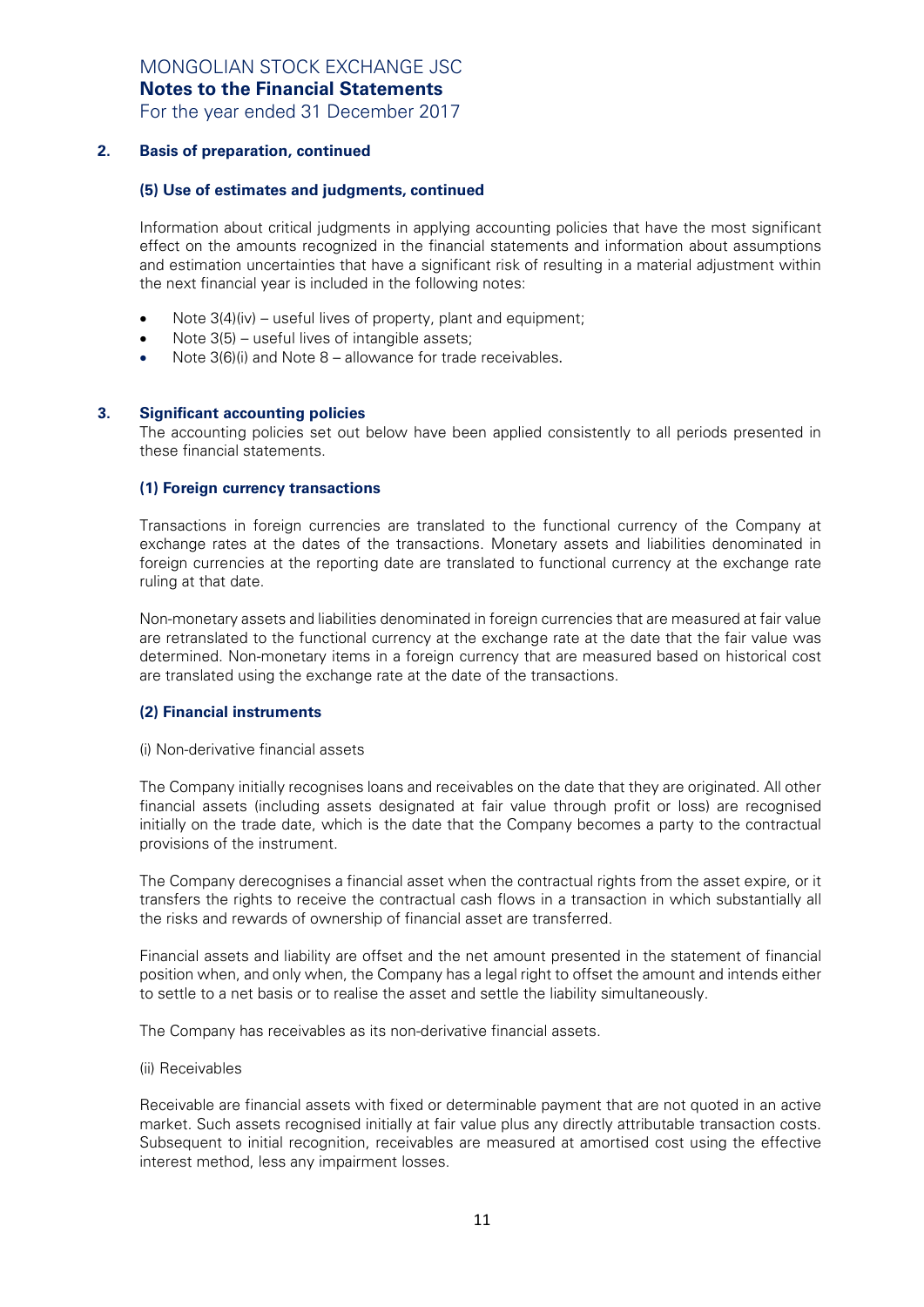## **3. Significant accounting policies, continued**

## **(2) Financial instruments, continued**

(iii) Non–derivative financial liabilities

The Company initially recognises debt securities issued on the date that they are originated. All other financial liabilities (including liabilities designated at value through profit or loss) are recognised initially on the trade date, which is the date that the Company becomes a party to the contractual provisions of the instrument.

The Company derecognises financial liabilities when their contractual obligations are discharged cancelled or expire.

The Company classifies its non-derivative financial liabilities into the other financial liabilities category. Such financial liabilities are recognised initially at fair value less any directly attributable transaction costs. Subsequent to initial recognition, these financial liabilities are measured at amortised cost using the effective interest method.

The Company has the following non-derivative financial liabilities: trade and other payables.

(iv) Share capital

#### Ordinary shares

Ordinary shares are classified as equity. Incremental costs directly attributable to the issue of ordinary share are recognised as a deduction from equity, net of any tax effects.

## **(3) Cash and cash equivalents**

Cash and cash equivalents comprise cash on hand and current accounts. Cash is recorded and classified based on its respective currency type. Foreign currency balances (being balances in currencies other than MNT) are converted using the rate published by the Bank of Mongolia at the period-end date.

## **(4) Property, plant and equipment**

(i) Measurement at recognition

Items of property, plant and equipment that qualify for recognition as assets are measured at their cost. Cost includes expenditure that is directly attributable to the acquisition of the asset.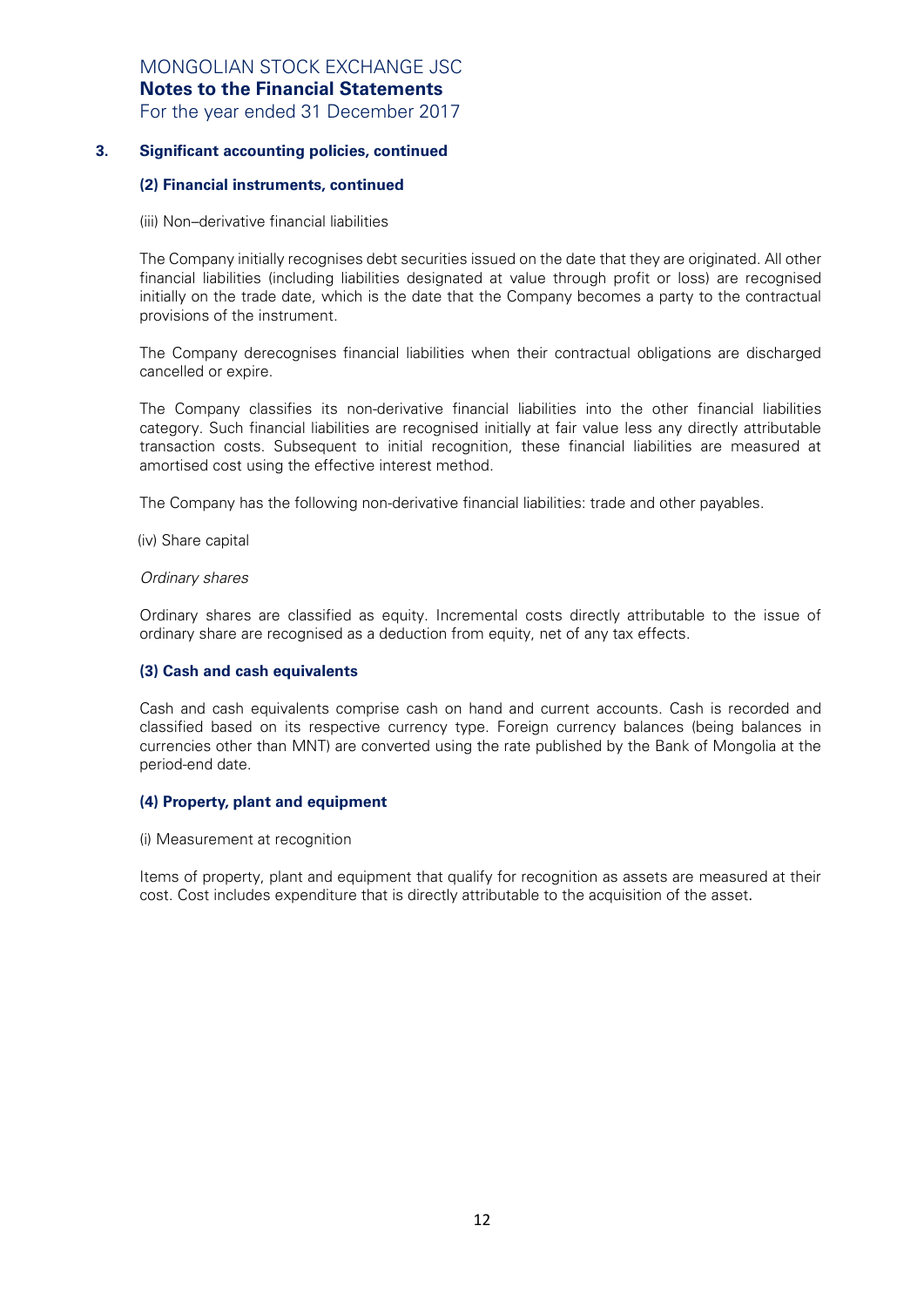## **3. Significant accounting policies, continued**

## **(4) Property, plant and equipment, continued**

(ii) Measurement after recognition

Subsequent to initial recognition, an item of property, plant and equipment is carried at its cost less any accumulated depreciation and any accumulated impairment losses.

The gain or loss on disposal of an item of property, plant and equipment is determined by comparing the proceeds from disposal with the carrying amount of property, plant and equipment.

#### (iii) Subsequent costs

Subsequent expenditure is capitalised only when it is probable that the future economic benefits associated with expenditure will flow to the Company. Ongoing repairs and maintenance are expensed as incurred.

(iv) Depreciation

Items of property, plant and equipment are depreciated on a straight-line basis in profit or loss over the estimated useful lives of each component. Leased assets are depreciated over the shorter of the lease term and their useful lives unless it is reasonably certain that the Company will obtain ownership by the end of the lease term.

The estimated economic useful lives for the current and comparative years of significant items of property, plant and equipment are as follows:

| • Buildings              | 60 years   |
|--------------------------|------------|
| $\bullet$ Vehicles       | 6 years    |
| • Furniture and fixtures | 5-10 years |
| • Equipment              | 3-10 years |

Depreciation method, useful lives and residual values are reviewed at each reporting date and adjusted if appropriate.

## **(5) Intangible assets**

Intangible assets are measured initially at cost and, subsequently, are carried at cost less accumulated amortization and accumulated impairment losses.

Amortization of intangible assets is calculated on a straight-line basis over the estimated useful lives of intangible assets from the date that they are available for use. The residual value of intangible assets is zero. Amortization periods and the amortization methods for intangible assets with finite useful lives are reviewed at the end of each reporting period.

The estimated useful lives of software licenses are set according to the validity period of the licenses.

Subsequent expenditures are capitalized only when they increase the future economic benefits embodied in the specific asset to which they relate. All other expenditures are recognized in profit or loss as incurred.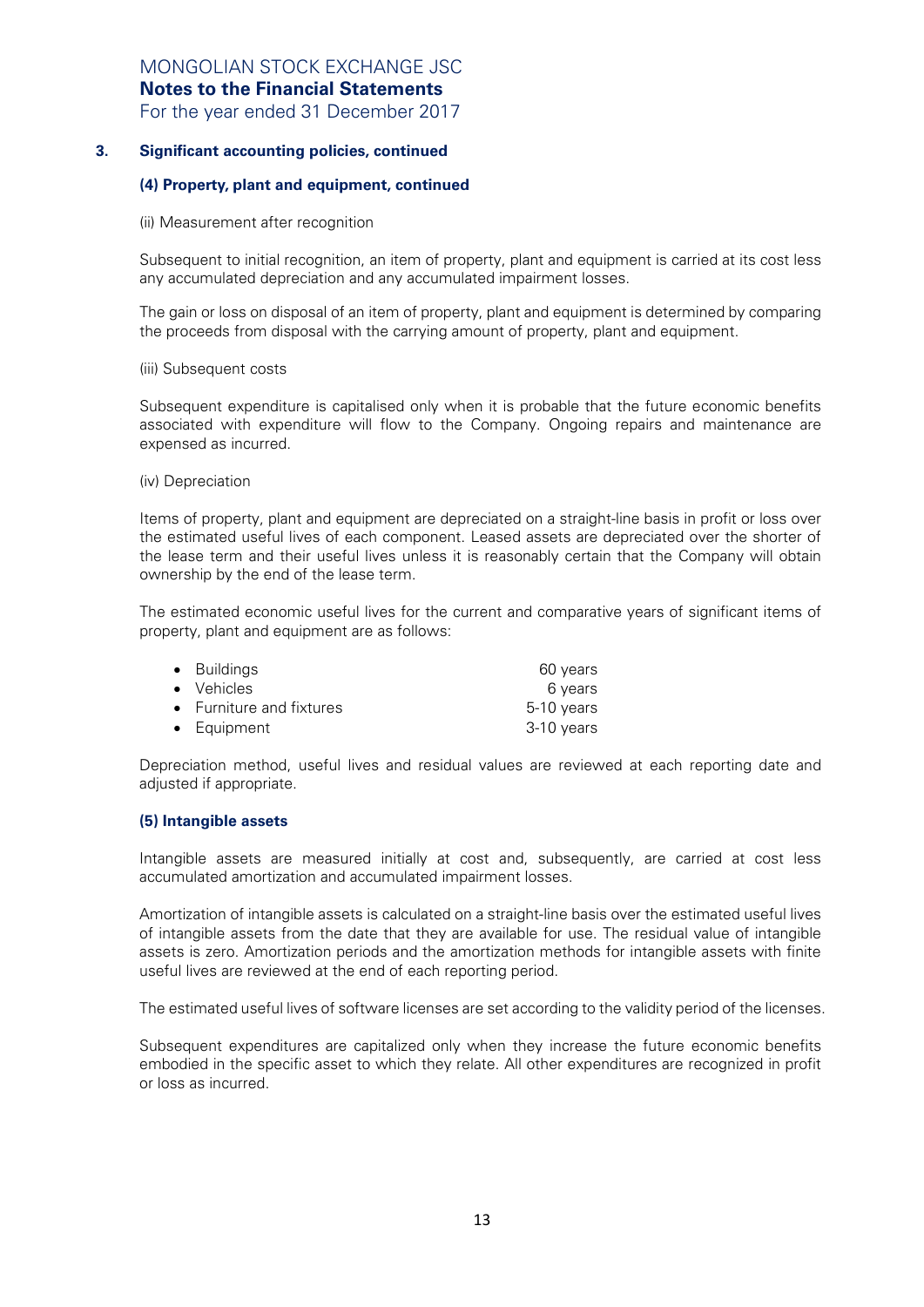## **3. Significant accounting policies, continued**

#### **(6) Impairment**

#### (i) Non-derivative financial assets

A financial asset not carried at fair value through profit or loss is assessed at each reporting date to determine whether there is objective evidence that it is impaired. A financial asset is impaired if objective evidence indicates that a loss event has occurred after the initial recognition of the asset, and that the loss event had a negative effect on the estimated future cash flows of that asset that can be estimated reliably.

The Company considers evidence of impairment for receivables and held-to-maturity debt securities at both a specific asset and collective level. All individually significant receivables and held-tomaturity debt securities are assessed for specific impairment. All individually significant receivables and held-to-maturity debt securities found not to be specifically impaired are then collectively assessed, by grouping the respective financial assets with similar risk characteristics, for any impairment that has been incurred but not yet identified.

In assessing collective impairment the Company uses historical trends of the probability of default, timing of recoveries and the amount of loss incurred, adjusted for management's judgment as to whether current economic and credit conditions are such that the actual losses are likely to be greater or less than suggested by historical trends.

An impairment loss in respect of a financial asset measured at amortised cost is calculated as the difference between its carrying amount and the present value of the estimated future cash flows discounted at the asset's original effective interest rate. Losses are recognised in the statement of comprehensive income and reflected in an allowance account against receivables. Interest on the impaired asset continues to be recognised through the unwinding of the discount. When a subsequent event causes the amount of impairment loss to decrease, the decrease in impairment loss is reversed through the statement of comprehensive income.

#### (ii) Non-financial assets

The carrying amounts of the Company's non-financial assets are reviewed at each reporting date to determine whether there is any indication of impairment. If any such indication exists, then the asset's recoverable amount is estimated.

The recoverable amount of an asset or cash-generating unit is the greater of its value in use and its fair value less costs to sell. In assessing value in use, the estimated future cash flows are discounted to their present value using a pre-tax discount rate that reflects current market assessments of the time value of money and the risks specific to the asset. For the purpose of impairment testing, assets that cannot be tested individually are grouped together into the smallest group of assets that generates cash inflows from continuing use that are largely independent of the cash inflows of other assets or groups of assets (the cash-generating unit).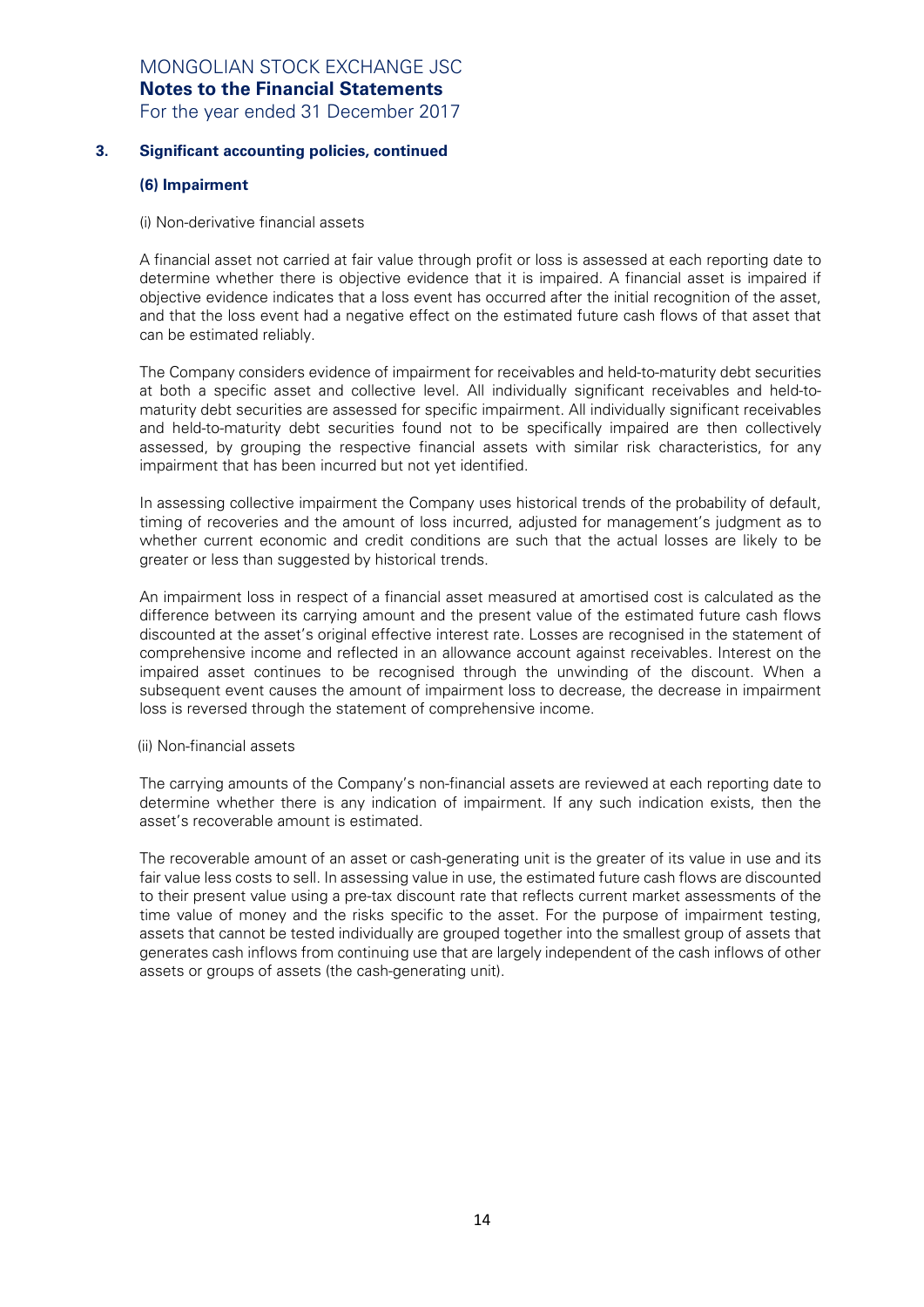## **3. Significant accounting policies, continued**

#### **(6) Impairment, continued**

#### (ii) Non-financial assets, continued

An impairment loss is recognised if the carrying amount of an asset or its cash-generating units exceeds its estimated recoverable amount. Impairment losses are recognised in the statement of comprehensive income. Impairment losses recognised in respect of cash-generating units are allocated first to reduce the carrying amount of any goodwill allocated to the units, and then to reduce the carrying amounts of the other assets in the unit (group of units) on a pro rata basis. Impairment losses recognised in prior periods are assessed at each reporting date for any indications that the loss has decreased or no longer exists. An impairment loss is reversed if there has been a change in the estimates used to determine the recoverable amount. An impairment loss is reversed only to the extent that the asset's carrying amount does not exceed the carrying amount that would have been determined, net of depreciation or amortisation, if no impairment loss had been recognised.

#### **(7) Employee benefits**

#### Defined contribution plans

Employee benefits include statutory social insurance payments to the State Social Insurance Scheme of Mongolia. Obligations for contributions to defined contribution plans are recognised as an employee benefit expense as incurred.

#### **(8) Provisions and contingencies**

A provision is recognised in the statement of financial position when the Company has a legal or constructive obligation as a result of a past event, and it is probable that an outflow of economic benefits will be required to settle the obligation. Where the effect of the time value of money is material, provisions are determined by discounting expected future cash flows at a pre-tax rate that reflects current market assessments of the time value of money and, where appropriate, the risks specific to the liability. The unwinding of the discount is recognised as a financing charge.

Where it is not probable that an outflow of economic benefits will be required, or the amount cannot be estimated reliably, the obligation is disclosed as a contingent liability, unless the probability of outflow of economic benefits is remote. Possible obligations, whose existence will only be confirmed by the occurrence or non-occurrence of one or more future events, are also disclosed as contingent liabilities unless the probability of outflow of economic benefits is remote.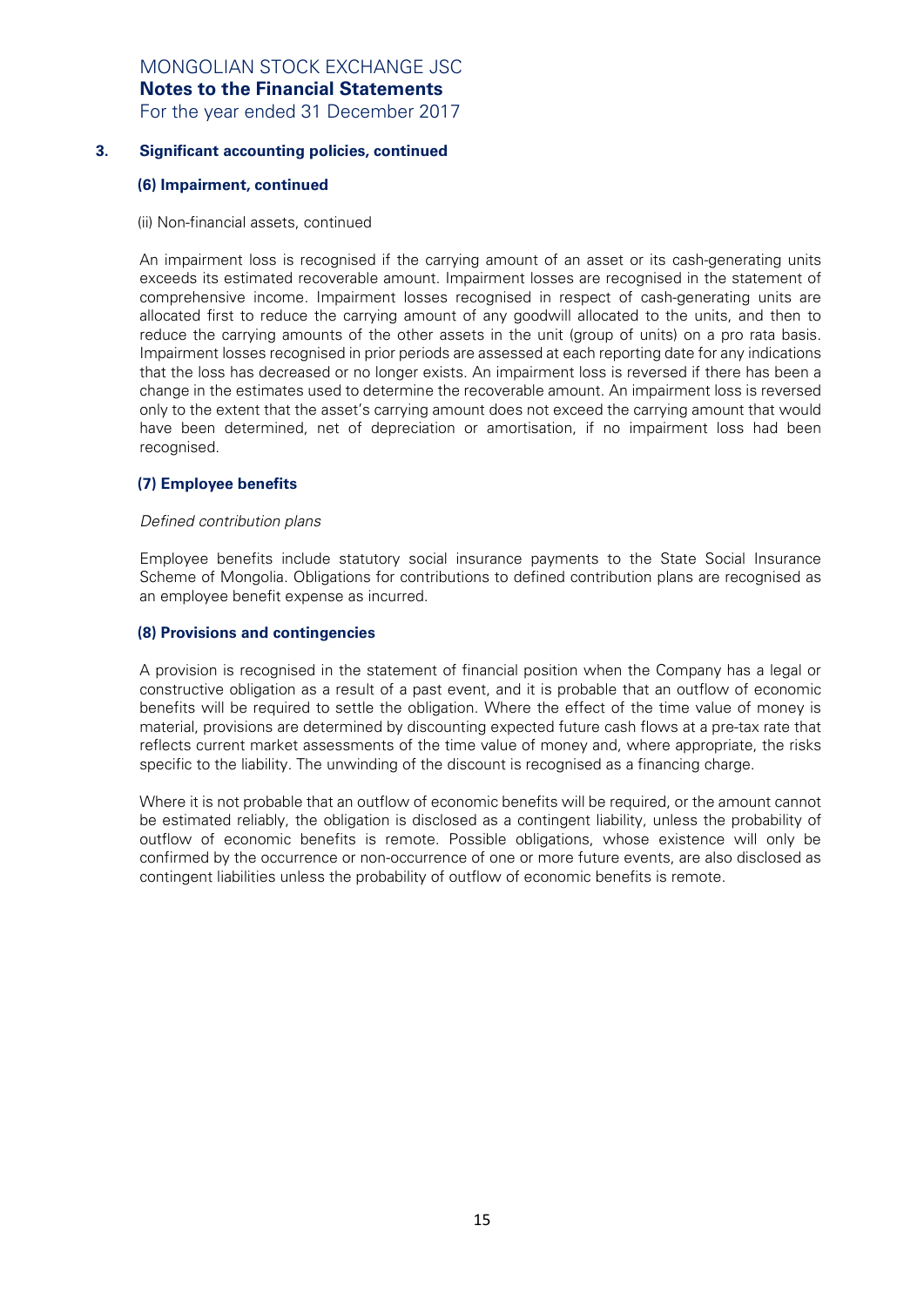## **3. Significant accounting policies, continued**

## **(9) Revenue recognition**

Revenue is recognized to the extent that it is probable that the economic benefits will flow to the Company and the revenue can be measured reliably. Revenue is measured at the fair value of the consideration received or receivable and represents amounts receivable for services provided in the normal course of business.

The Company's main types of revenue are:

- Trading fees charged to brokers, based on value of equities or bonds traded
- Registration fees for initial listing, subsequent annual fees and fees for raising further capital, charged to companies whose instruments are being traded
- Initial membership and subsequent annual fees for brokers to use the Company's trading platform

Further revenues are generated from other services such as sales of trading data, the provision of training, package dealing and review of applications.

(i) Rendering of services

Revenue from a contract to provide services is recognized in the accounting periods in which the services are rendered. Revenue from a contract to provide services is recognized when all of the following conditions are satisfied:

- the amount of revenue can be measured reliably;
- it is probable that the economic benefits associated with the transaction will flow to the Company; and
- the costs incurred for the transaction and the costs to complete the transaction can be measured reliably.

## (ii) Other income

Other income is income generated outside the normal course of business and is recognized when it is probable that the economic benefits will flow to the Company and it can be measured reliably.

## **(10) Finance income and finance costs**

Finance income comprises interest income on funds invested that are recognised in profit or loss. Interest income is recognised as it accrues in profit or loss, using the effective interest method.

Finance costs comprise interest expense on borrowings and unwinding of the discount on provisions.

Borrowing costs that are not directly attributable to the acquisition, construction or production of a qualifying asset are recognised in profit or loss using the effective interest method.

Foreign currency gains and losses are reported on a net basis as either finance income or finance cost depending on whether foreign currency movements are in net gain or net loss position.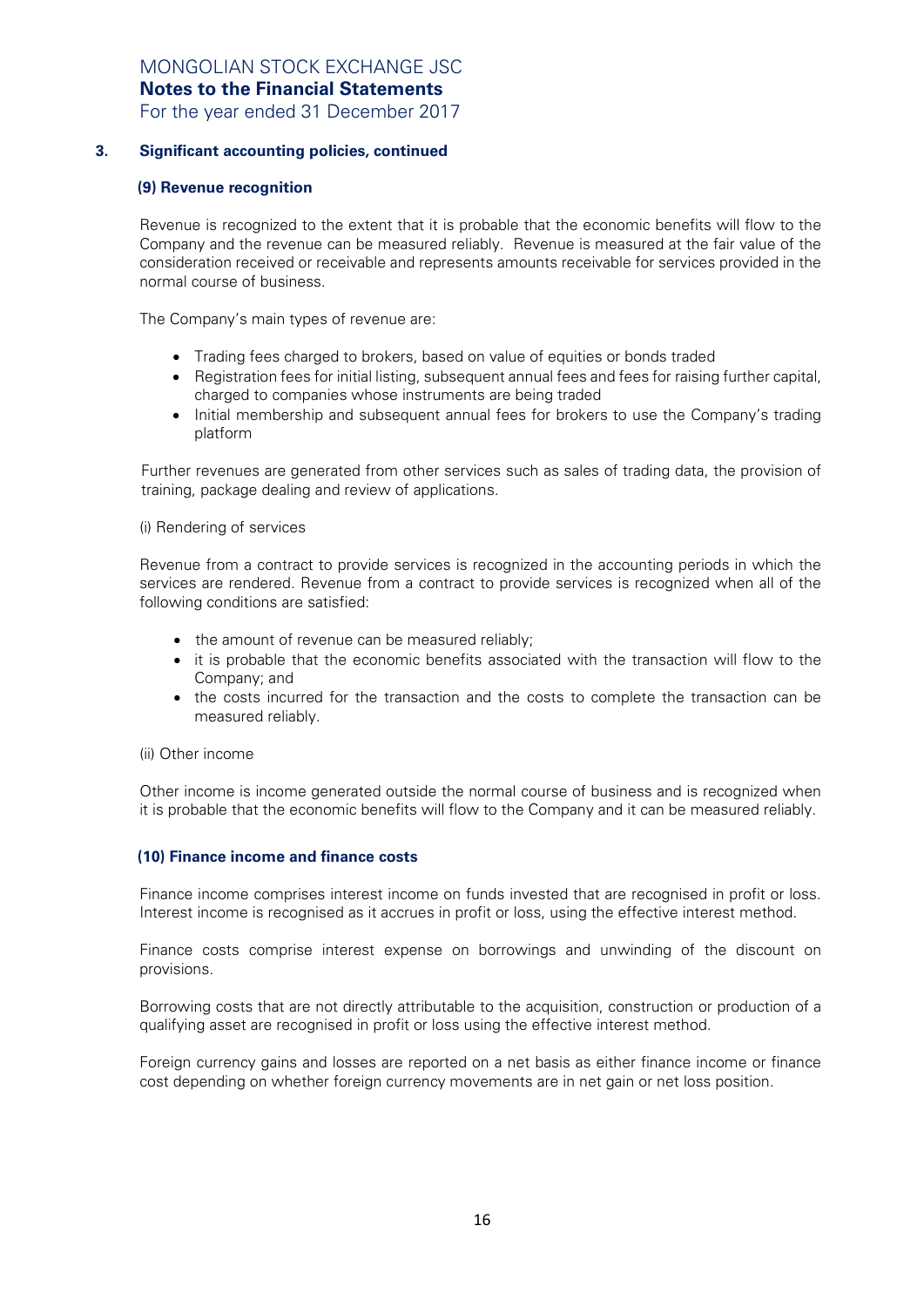#### **3. Significant accounting policies, continued**

#### **(11) Income taxes**

Income tax expense comprises current tax and deferred tax. Current tax and deferred tax is recognised in profit or loss except to the extent that it relates to items recognised directly in equity or in other comprehensive income.

Current tax is the expected tax payable or receivable on the taxable income or loss for the year, using tax rates enacted or substantively enacted at the reporting date, and any adjustment to tax payable in respect of previous years.

Deferred tax is recognised in respect of temporary differences between the carrying amounts of assets and liabilities for financial reporting purposes and the amounts used for taxation purposes.

Deferred tax is measured at the tax rates that are expected to be applied to temporary differences when they reverse, using tax rates enacted or substantively enacted by the reporting date.

In determining the amount of current and deferred tax the Company takes into account the impact of uncertain tax positions and whether additional taxes and interest may be due. The Company believes that its accruals for tax liabilities are adequate for open tax years based on its assessment of many factors, including interpretations of tax law and prior experience. This assessment relies on estimates and assumptions and may involve a series of judgments about future events. New information may become available that causes the Company to change its judgment regarding the adequacy of existing tax liabilities; such changes to tax liabilities will impact tax expense in the period that such a determination is made.

Deferred tax assets and liabilities are offset if there is a legally enforceable right to offset current tax liabilities and assets, and they relate to income taxes levied by the same tax authority on the same taxable entity.

A deferred tax asset is recognised for unused tax losses, tax credits and deductible temporary differences to the extent that it is probable that future taxable profits will be available against which they can be utilised. Deferred tax assets are reviewed at each reporting date and are reduced to the extent that it is no longer probable that the related tax benefit will be realised.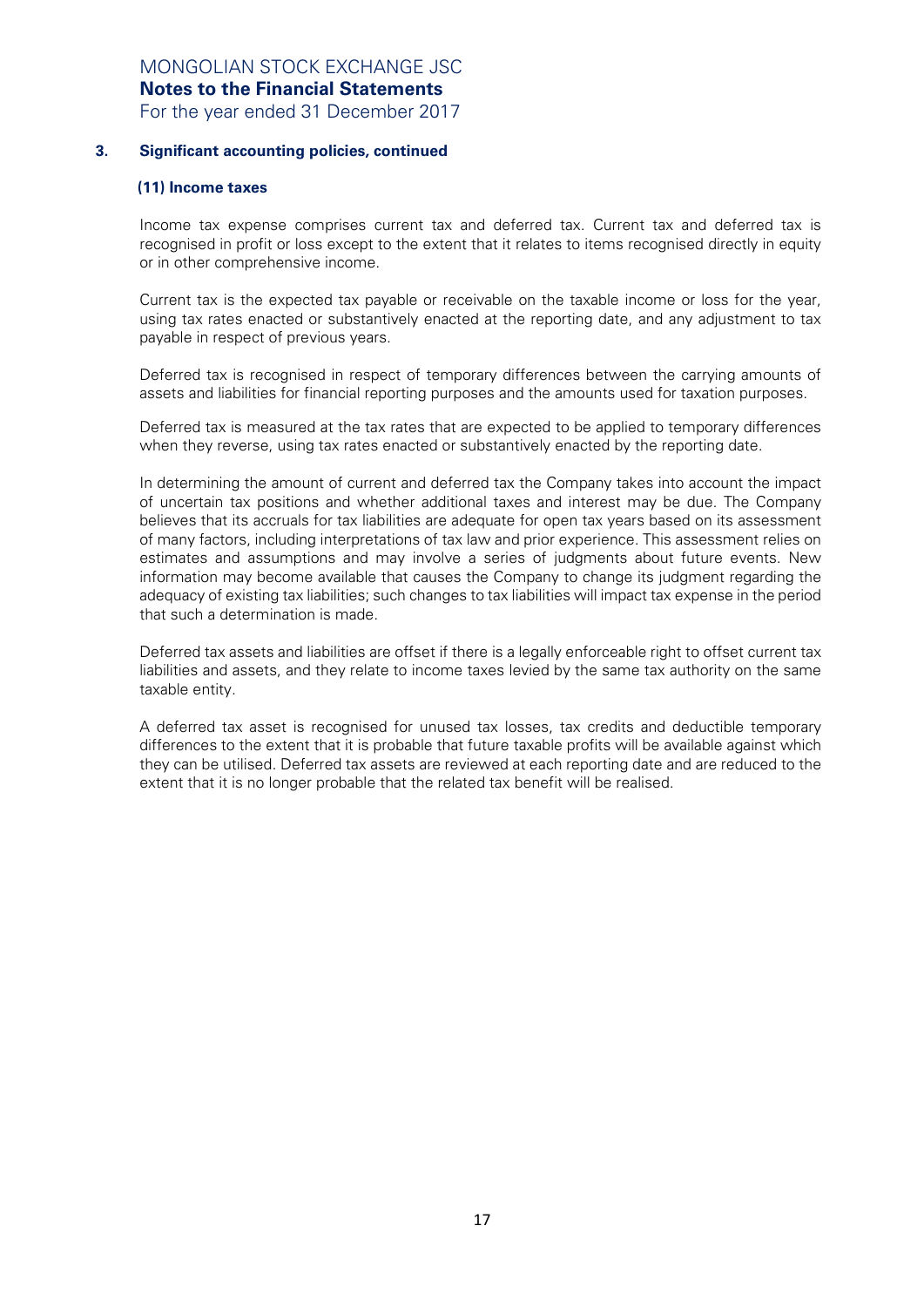## **3. Significant accounting policies, continued**

## **(12) Related parties**

(i) A person, or a close member of that person's family, is related to the Company if that person:

- has control or joint control over the Company;
- has significant influence over the Company; or
- is a member of the key management personnel of the Company or the Company's parent.

(ii) An entity is related to the Company if any of the following conditions applies:

- the entity and the Company are members of the same group (which means that each parent, subsidiary and fellow subsidiary is related to the others);
- one entity is an associate or joint venture of the other entity (or an associate or joint venture of a member of a group of which the other entity is a member);
- both entities are joint ventures of the same third party;
- one entity is a joint venture of a third entity and the other entity is an associate of the third entity;
- the entity is a post-employment benefit plan for the benefit of employees of either the Company or an entity related to the Company;
- $\bullet$  the entity is controlled or jointly controlled by a person identified in (i);
- a person identified in (i) has significant influence over the entity or is a member of the key management personnel of the entity (or of a parent of the entity).

Close members of the family of a person are those family members who may be expected to influence, or be influenced by, that person in their dealings with the entity.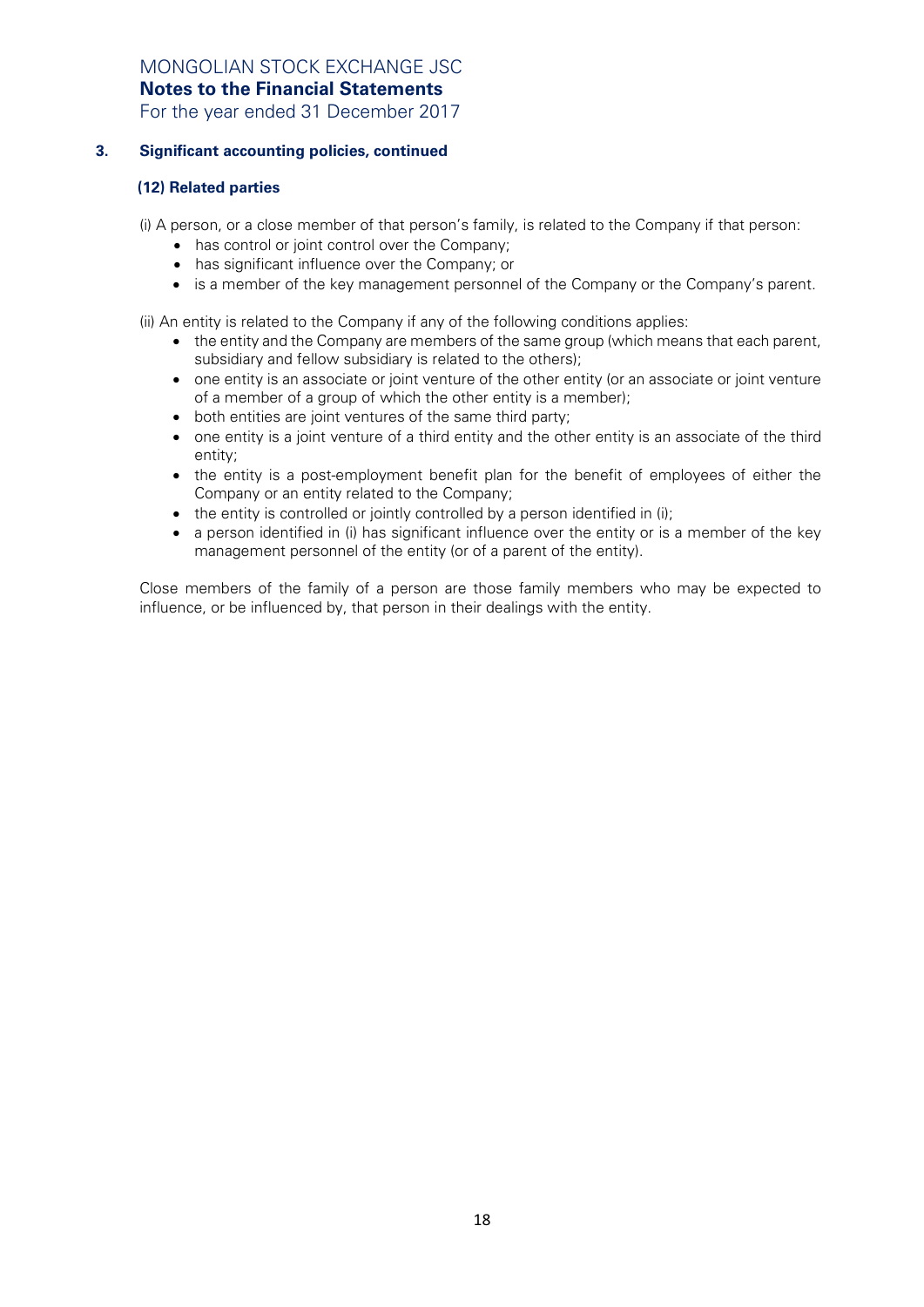#### **4. Standards issued but not yet effective**

A number of new standards are effective for annual periods beginning 1 January 2018, or later and earlier application is permitted; however, the Company has not early adopted the new or amended standards in preparing these financial statements. Those which may be relevant to the Company are set out below. The Company does not plan to adopt these standards early.

The following standards are not expected to have a material impact on the Company's financial statements in the period of initial application.

#### **IFRS 9 Financial Instruments**

IFRS 9, published in July 2014, replaces the existing guidance in IAS 39 Financial Instruments: Recognition and Measurement. IFRS 9 includes revised guidance on the classification and measurement of financial instruments, including a new expected credit loss model for calculating impairment on financial assets, and the new general hedge accounting requirements. It also carries forward the guidance on recognition and derecognition of financial instruments from IAS 39.

IFRS 9 is effective for annual reporting periods beginning on or after 1 January 2018, with early adoption permitted. The Company has assessed that application of IFRS 9's impairment requirements at 1 January 2018 is unlikely to result in a material change in the impairment loss recognised under IAS 39.

#### **IFRS 15 Revenue from Contracts with Customers**

IFRS 15 establishes a comprehensive framework for determining whether, how much and when revenue is recognised. It replaces existing revenue recognition guidance, including IAS 18 Revenue, IAS 11 Construction Contracts and IFRIC 13 Customer Loyalty Programmes.

The core principle of the new standard is that an entity recognises revenue to depict the transfer of promised goods or services to customers in an amount that reflects the consideration to which the entity expects to be entitled in exchange for those goods or services. The new standard results in enhanced disclosures about revenue, provides guidance for transactions that were not previously addressed comprehensively and improves guidance for multiple-element arrangements.

IFRS 15 is effective for annual reporting periods beginning on or after 1 January 2018, with early adoption permitted. The Company is assessing the potential impact of the adoption of IFRS 15 on the financial statements.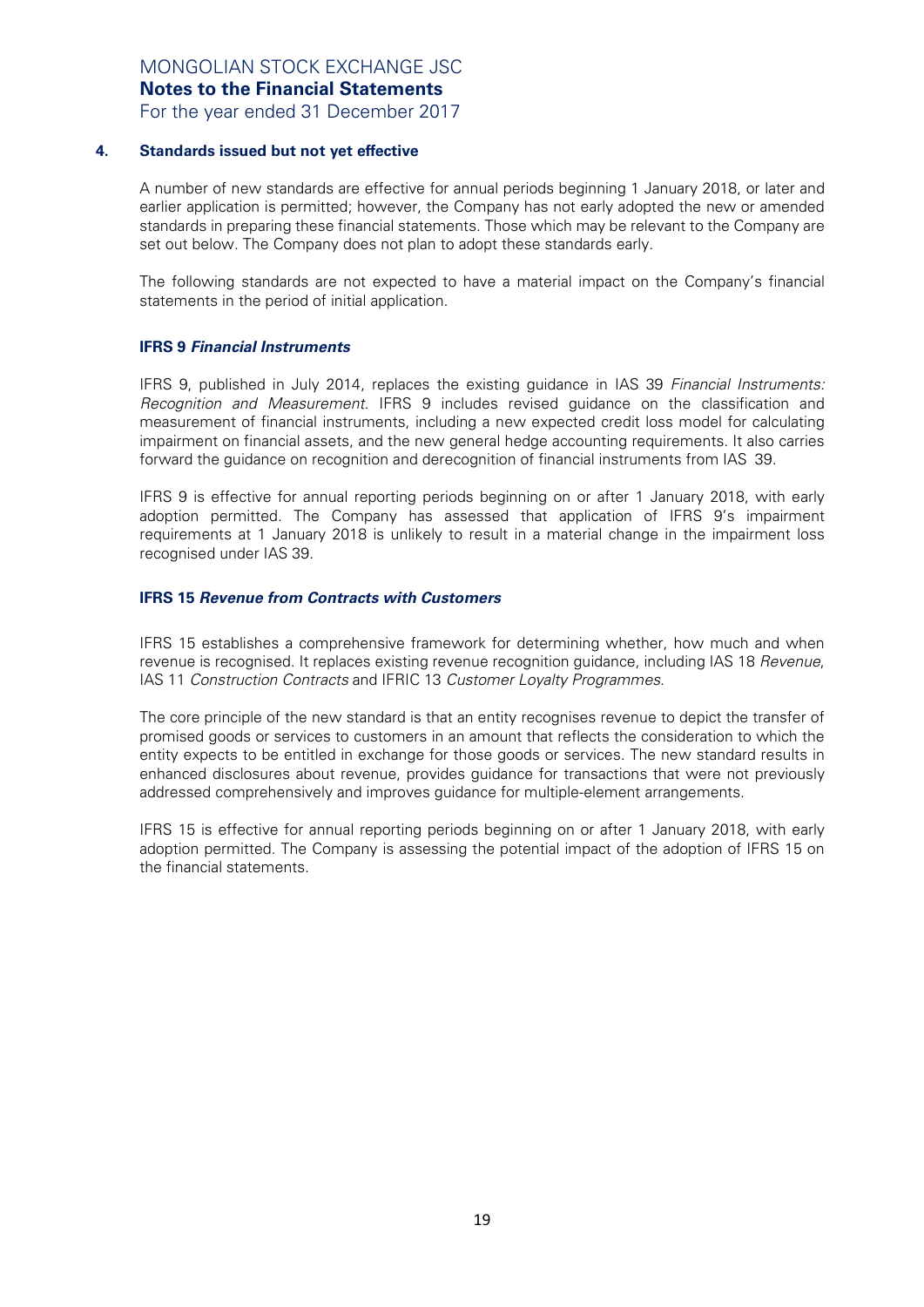## **4. Standards issued but not yet effective, continued**

#### **IFRS 16 Leases**

IFRS 16 introduces a single, on-balance sheet lease accounting model for lessees. A lessee recognises a right-of-use asset representing its right to use the underlying asset and a lease liability representing its obligation to make lease payments. There are recognition exemptions for short-term leases and leases of low-value items. Lessor accounting remains similar to the current standard – i.e. lessors continue to classify leases as finance or operating leases.

IFRS 16 replaces existing leases guidance, including IAS 17 Leases, IFRIC 4 Determining whether an Arrangement contains a Lease, SIC-15 Operating Leases – Incentives and SIC-27 Evaluating the Substance of Transactions Involving the Legal Form of a Lease.

The standard is effective for annual periods beginning on or after 1 January 2019. Early adoption is permitted for entities that apply IFRS 15 at or before the date of initial application of IFRS 16. The Company is assessing the potential impact on its financial statements resulting from the application of IFRS 16.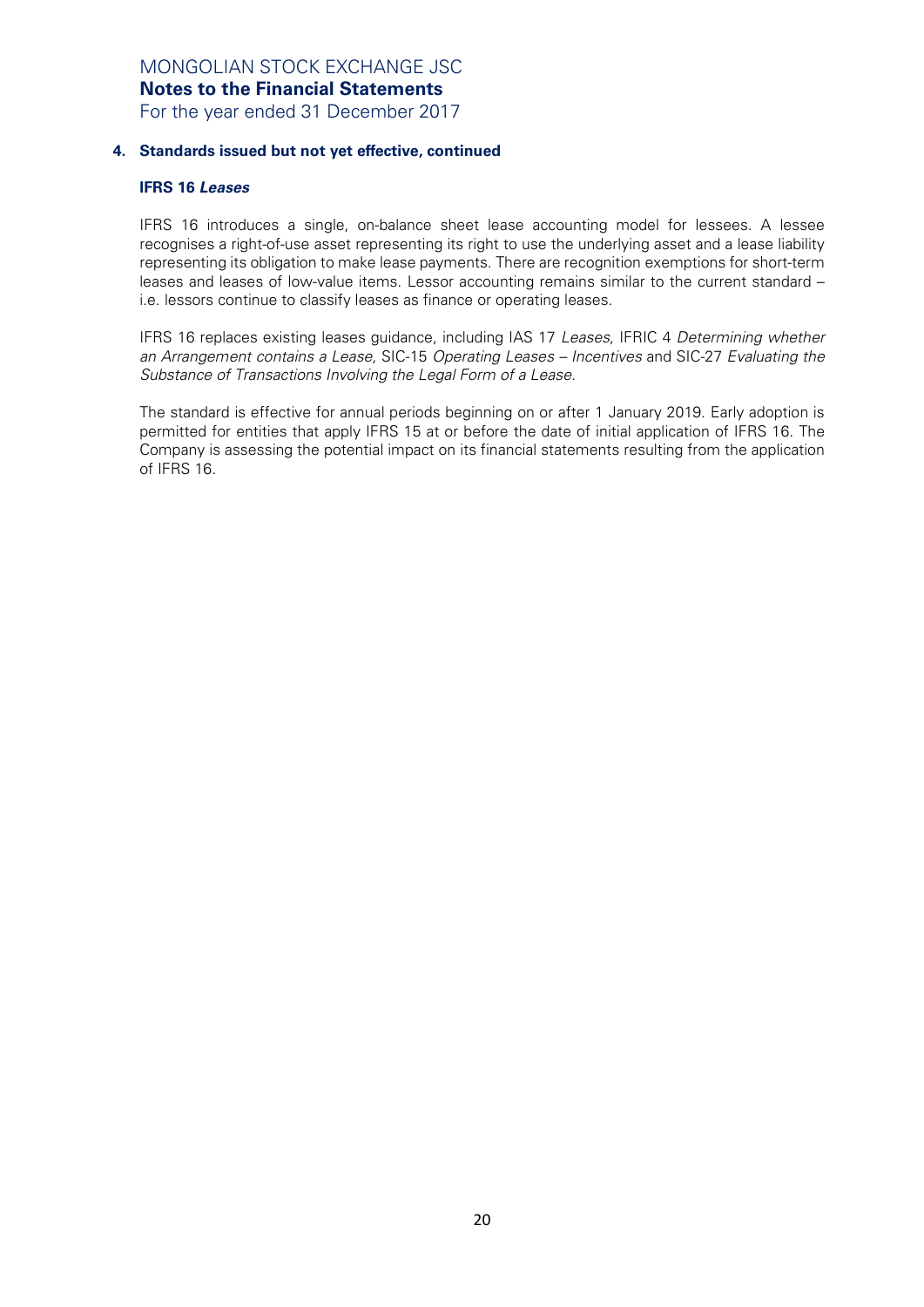## MONGOLIAN STOCK EXCHANGE JSC **Notes to the Financial Statements**

For the year ended 31 December 2017

## **5. Property, plant and equipment**

Changes in the property, plant and equipment for the year ended 31 December 2017 are as follows:

|                                          |                  |                  |                 | <b>Furniture and</b> |              |
|------------------------------------------|------------------|------------------|-----------------|----------------------|--------------|
| (In thousands of MNT)                    | <b>Buildings</b> | <b>Equipment</b> | <b>Vehicles</b> | <b>Fixtures</b>      | <b>Total</b> |
| Cost:                                    |                  |                  |                 |                      |              |
| At 1 January 2017                        | 2,500,177        | 1,027,624        | 135,376         | 297,744              | 3,960,921    |
| Additions                                | 410              | 11,680           |                 | 9,799                | 21,889       |
| Disposals                                |                  |                  |                 |                      |              |
| At 31 December 2017                      | 2,500,587        | 1,039,304        | 135,376         | 307,543              | 3,982,810    |
| <b>Accumulated depreciation:</b>         |                  |                  |                 |                      |              |
| At 1 January 2017                        | 373,241          | 861,499          | 126,001         | 228,830              | 1,589,571    |
| Depreciation for the year                | 42,058           | 60,025           | 9,375           | 17,689               | 129,147      |
| <b>Disposals</b>                         |                  |                  |                 |                      |              |
| At 31 December 2017                      | 415,299          | 921,524          | 135,376         | 246,519              | 1,718,718    |
| <b>Carrying amount:</b><br>Balance at 31 |                  |                  |                 |                      |              |
| December 2016                            | 2,126,936        | 166,125          | 9,375           | 68,914               | 2,371,350    |
| <b>Balance at 31 December 2017</b>       | 2,085,288        | 117,780          |                 | 61,024               | 2,264,092    |

The Company's office building in central Ulaanbaatar was transferred to the Company along with the associated land rights in stages during the years 2007- 2013. This transfer was documented in agreements between the Government of Mongolia (via the State Property Committee) and the Company, and treated as a contribution from the shareholder with a corresponding increase in equity, which was subsequently converted to share capital. However, the Company does not hold a property registration certificate for the building as the Government does not issue such documents to fully state owned entities.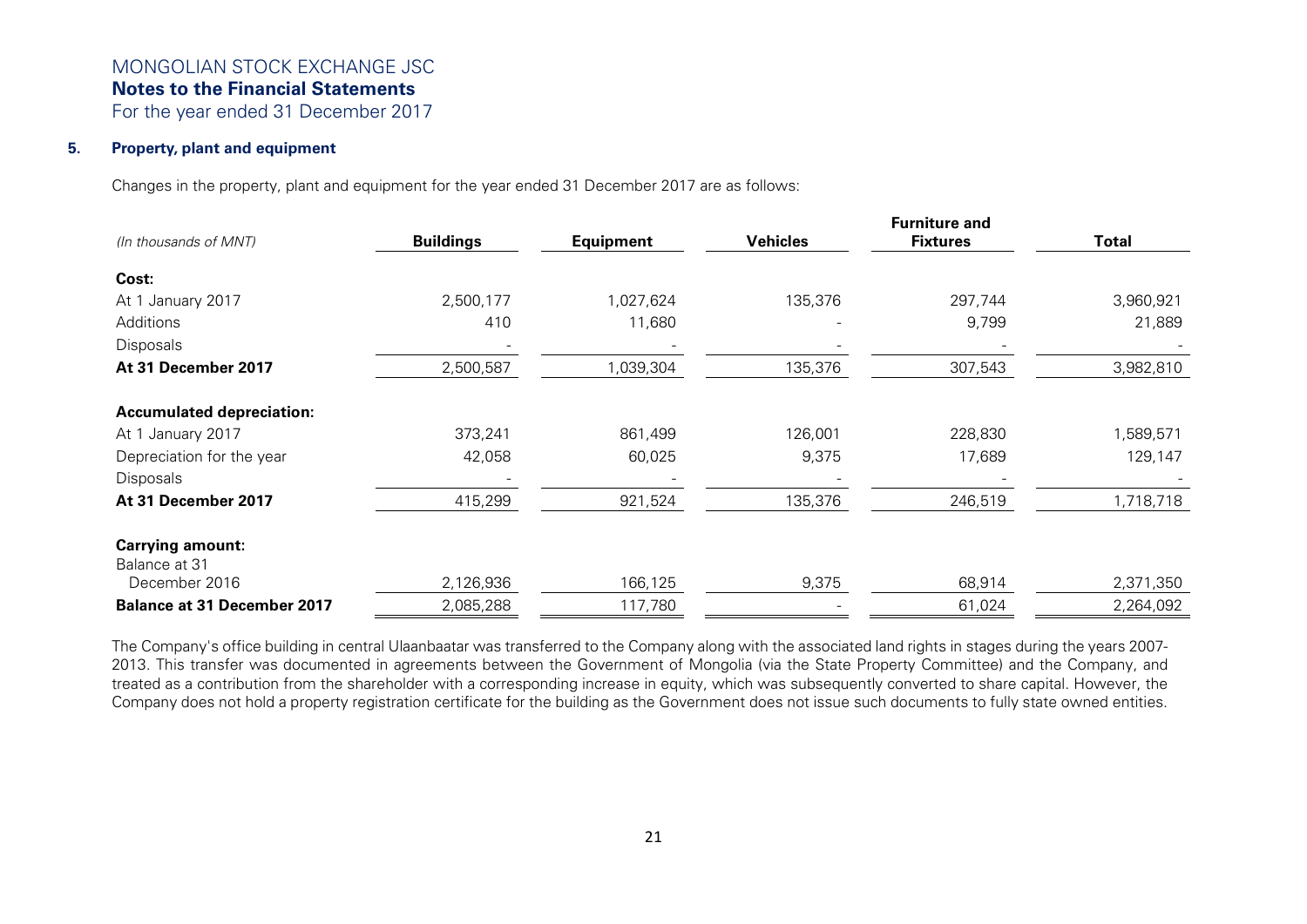## MONGOLIAN STOCK EXCHANGE JSC **Notes to the Financial Statements**

For the year ended 31 December 2017

## **5. Property, plant and equipment, continued**

Changes in the property, plant and equipment for the year ended 31 December 2016 are as follows:

|                                          |                  |                  |                 | <b>Furniture and</b> |              |
|------------------------------------------|------------------|------------------|-----------------|----------------------|--------------|
| (In thousands of MNT)                    | <b>Buildings</b> | <b>Equipment</b> | <b>Vehicles</b> | <b>Fixtures</b>      | <b>Total</b> |
| Cost:                                    |                  |                  |                 |                      |              |
| At 1 January 2016                        | 2,486,816        | 1,003,937        | 29,500          | 413,692              | 3,933,945    |
| Additions                                |                  | 22,340           |                 | 4,959                | 27,299       |
| Disposals                                |                  | (163)            |                 | (160)                | (323)        |
| Re-classifications                       | 13,361           | 1,510            | 105,876         | (120, 747)           |              |
| At 31 December 2016                      | 2,500,177        | 1,027,624        | 135,376         | 297,744              | 3,960,921    |
| <b>Accumulated depreciation:</b>         |                  |                  |                 |                      |              |
| At 1 January 2016                        | 331,201          | 737,310          | 22,945          | 325,129              | 1,416,585    |
| Depreciation for the year                | 42,040           | 101,318          | 10,935          | 19,016               | 173,309      |
| <b>Disposals</b>                         |                  | (163)            |                 | (160)                | (323)        |
| Re-classifications                       |                  | 23,034           | 92,121          | (115, 155)           |              |
| At 31 December 2016                      | 373,241          | 861,499          | 126,001         | 228,830              | 1,589,571    |
| <b>Carrying amount:</b><br>Balance at 31 |                  |                  |                 |                      |              |
| December 2015                            | 2,155,615        | 266,627          | 6,555           | 88,563               | 2,517,360    |
| <b>Balance at 31 December 2016</b>       | 2,126,936        | 166,125          | 9,375           | 68,914               | 2,371,350    |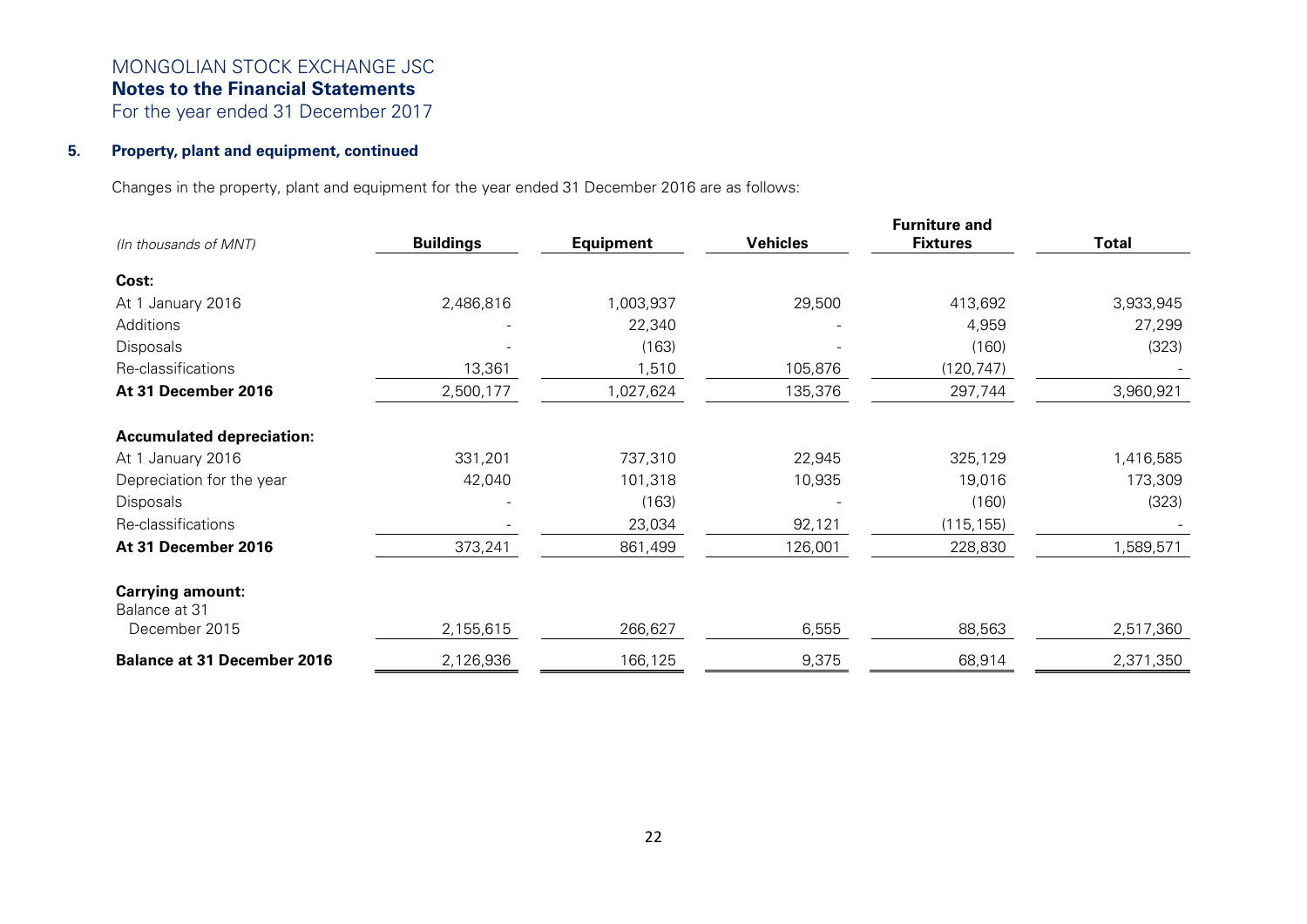## **6. Intangible assets**

Intangible assets comprises software licenses. Changes in the intangible assets for the year ended 31 December 2017 are as follows:

| (In thousands of MNT)              | 2017      | 2016      |
|------------------------------------|-----------|-----------|
| Cost:<br>At 1 January<br>Additions | 7,970,685 | 7,970,685 |
| At 31 December                     | 7,970,685 | 7,970,685 |
| <b>Accumulated amortisation:</b>   |           |           |
| At 1 January                       | 6,207,002 | 5,715,030 |
| Amortisation for the year          | 491,783   | 491,972   |
| At 31 December                     | 6,698,785 | 6,207,002 |
| <b>Net balance at 31 December</b>  | 1,271,900 | 1,763,683 |

As at 31 December 2017, MNT 1,269,177 thousand (2016: MNT 1,759,389 thousand) of the intangible assets balance was attributable to the MillenniumIT system.

#### **7. Inventories**

Inventories are comprised of office supplies and low-value items of equipment and fittings. During 2017 no expenses (2016: MNT 29,828 thousand) were recognised in relation to impairment of obsolete inventories.

#### **8. Financial instruments held to maturity**

Financial instruments held to maturity as of 31 December 2017 are summarized as follows:

| (In thousands of MNT)             | 2017  | 2016  |
|-----------------------------------|-------|-------|
| Government bonds held to maturity | 1.000 | 1,000 |
|                                   | 1,000 | 1,000 |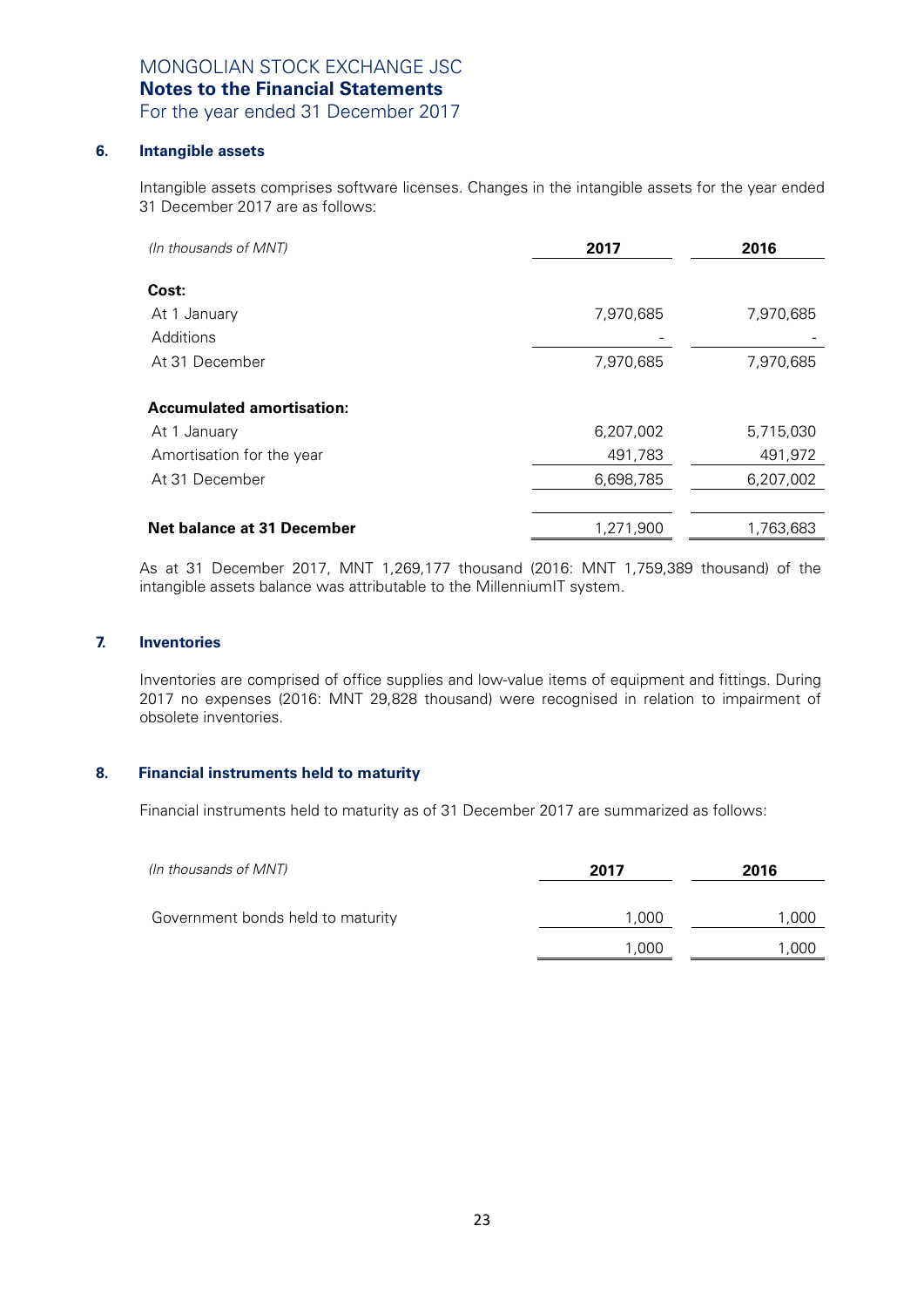#### **9. Trade receivables**

(1) Trade receivables as of 31 December 2017 are summarized as follows:

| (In thousands of MNT)                         | 2017       | 2016       |
|-----------------------------------------------|------------|------------|
| Trade receivables                             | 342.759    | 514.720    |
| Less: provision for impairment of receivables | (259, 907) | (366, 227) |
|                                               | 82,852     | 148.493    |

(2) Changes in provision for impairment of receivables are summarized as follows:

| (In thousands of MNT) | 2017       | 2016    |  |
|-----------------------|------------|---------|--|
| At 1 January          | 366,227    | 142,111 |  |
| Additions             | 27,375     | 224,116 |  |
| Utilized              | (121, 433) |         |  |
| Reversed              | (12, 262)  |         |  |
| At 31 December        | 259,907    | 366,227 |  |

The average credit period on sales of services is 90 days from invoice issuance date. No interest is charged on trade receivables. The trade receivable balance as of 31 December 2017 mainly consists of receivables from brokers and registered entities.

In 2017 the process for recording accounts receivable was improved and management completed an updated assessment over the recoverability of aged accounts receivable. As at 31 December 2017, the impairment provision for trade receivables was increased by MNT 27,375 thousand (2016: MNT 224,116 thousand) and MNT 121,433 thousand (2016: nil) was utilized.

#### **10. Cash and cash equivalents**

Cash and cash equivalents as of 31 December 2017 are summarized as follows:

| (In thousands of MNT) | 2017      | 2016    |
|-----------------------|-----------|---------|
| Cash on hand          | 1.125     | 622     |
| Cash at bank          | 1,305,759 | 514,520 |
|                       | 1,306,884 | 515,142 |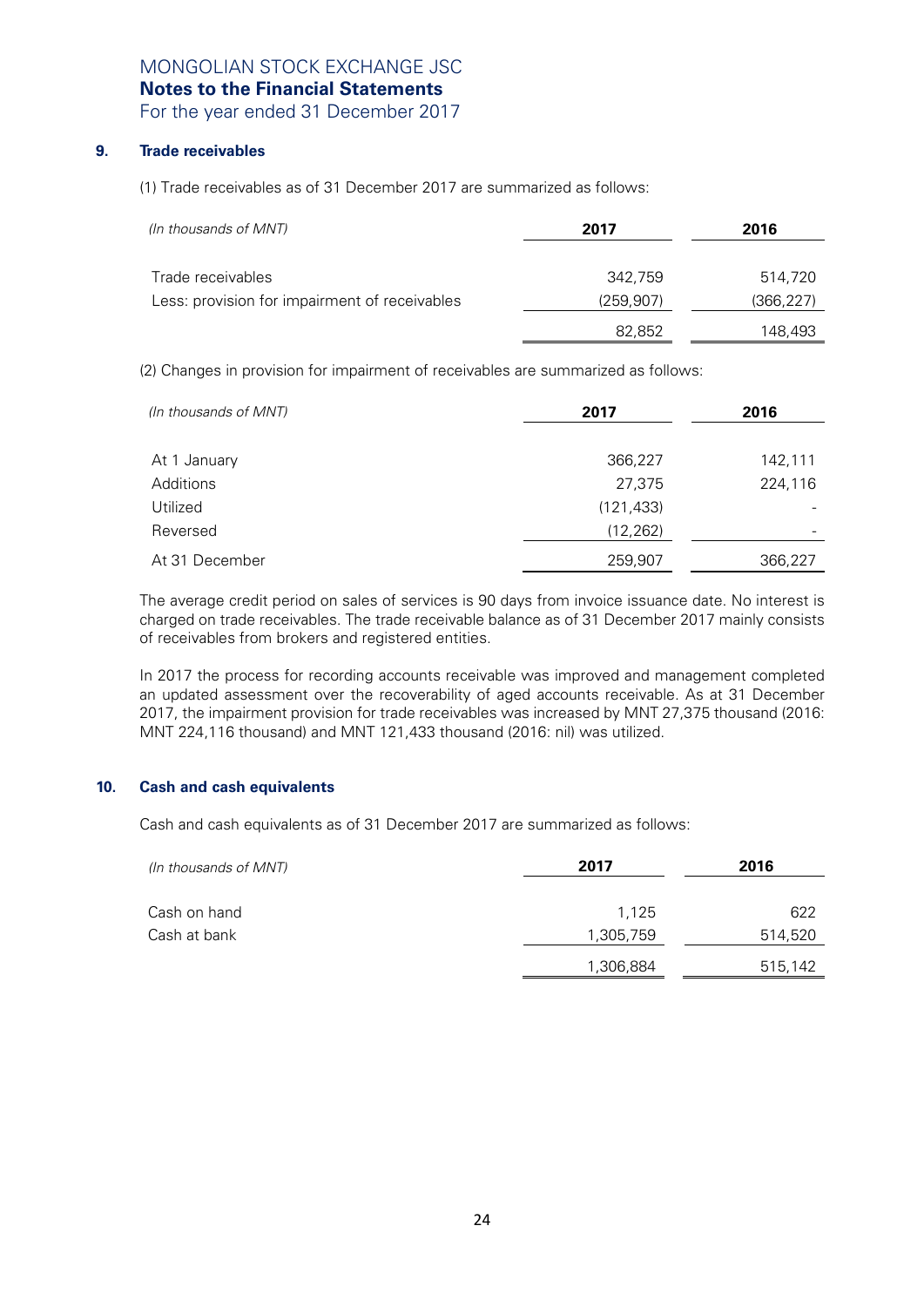## **11. Share capital**

| (In thousands of MNT)                  | Number of<br>shares<br>(thousands) | In thousands of<br><b>MNT</b> |  |
|----------------------------------------|------------------------------------|-------------------------------|--|
| At 31 December 2016<br>Issue of shares | 218.840<br>$\qquad \qquad$         | 21.884.000                    |  |
| At 31 December 2017                    | 218,840                            | 21,884,000                    |  |

Other reserves comprises other capital contributions by the shareholder which were contributions made between 2011 to 2017 mainly in relation to the acquisition and maintenance of the MillenniumIT system. In 2017, the company received a capital contribution of MNT 1,246,594 thousand (2016: nil) from the shareholder.

#### **12. Trade payables**

Trade payables as of 31 December 2017 are summarized as follows:

| (In thousands of MNT)          | 2017    | 2016      |
|--------------------------------|---------|-----------|
| Trade payables – international | 310.423 | 1,156,387 |
| Trade payables – domestic      | 14.577  | 20,660    |
|                                | 325,000 | 1,177,047 |

#### **13. Revenue**

An analysis of the Company's revenue is as follows:

| (In thousands of MNT)                      | 2017      | 2016      |
|--------------------------------------------|-----------|-----------|
|                                            |           |           |
| Revenue                                    |           |           |
| Trading fees - government bonds            | 734,736   | 362,709   |
| Trading fees - company shares              | 437,996   | 331,584   |
| Registration fees from registered entities | 262,727   | 236,839   |
| Brokers' membership fees                   | 77,392    | 77,859    |
| Trading fees - company bonds               | 10,104    |           |
| Other revenue                              | 313,453   | 167,158   |
|                                            | 1,836,408 | 1,176,149 |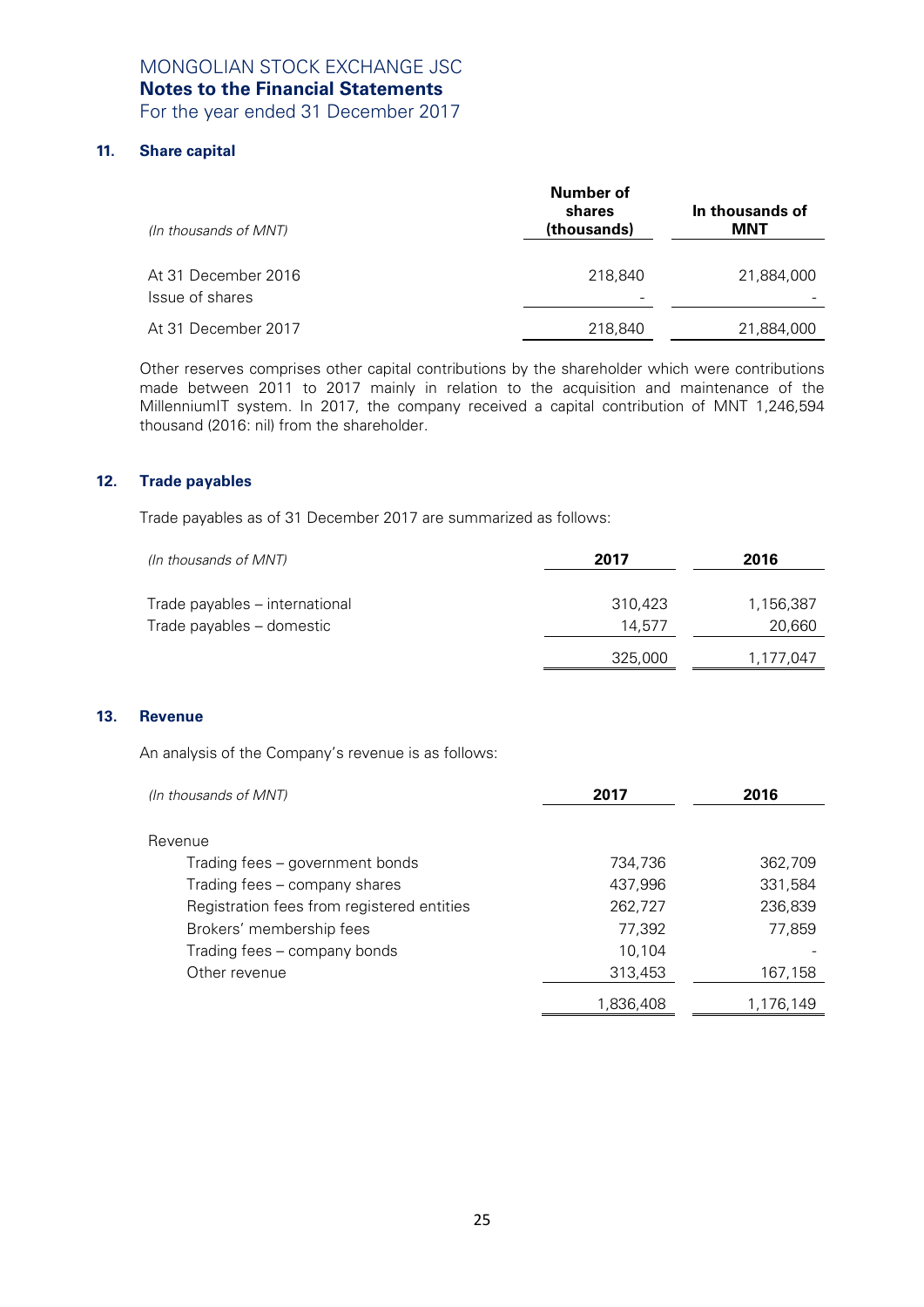#### **14. General and administrative expenses**

An analysis of the Company's general and administrative expenses is as follows:

| (In thousands of MNT)                 | 2017      | 2016      |
|---------------------------------------|-----------|-----------|
|                                       |           |           |
| Personnel expenses                    | 803,626   | 971,475   |
| Depreciation and amortisation charges | 130,719   | 175,070   |
| Terminal fees                         | 59,061    | 65,024    |
| Utilities and communications          | 58,668    | 61,428    |
| Repairs and maintenance               | 28,782    | 6,722     |
| Increase in doubtful debt provision   | 27,375    | 224,116   |
| Events, trainings and donations       | 25,080    | 112,090   |
| Business trip expenses                | 24,569    | 57,465    |
| Professional services                 | 21,709    | 37,844    |
| Other non-current assets written off  |           | 61,864    |
| Provision for inventory obsolescence  |           | 29,828    |
| Other expenses                        | 58,237    | 115,298   |
|                                       | 1,237,826 | 1,918,224 |

#### **15. License, service and amortisation expenses related to MillenniumIT**

In 2012, the Company installed and launched the MillenniumIT trading system, a product of the London Stock Exchange Group. Costs relating directly to the on-going operation of this system are disclosed separately. An analysis of the Company's operating expenses related directly to MillenniumIT is as follows:

| (In thousands of MNT)      | 2017    | 2016      |  |
|----------------------------|---------|-----------|--|
|                            |         |           |  |
| Maintenance expense        | 311,689 | 609,869   |  |
| Amortisation charge        | 490,211 | 490,211   |  |
| Value-added taxes withheld | 79,225  | 60,987    |  |
| Server fees                | 27,624  | 28,408    |  |
|                            | 908,749 | 1,189,475 |  |

#### **16. Finance income**

Finance income consists of interest generated from cash at bank. As at 31 December 2017, MNT 49,199 thousand (2016: MNT 13,840 thousand) of finance income was accrued.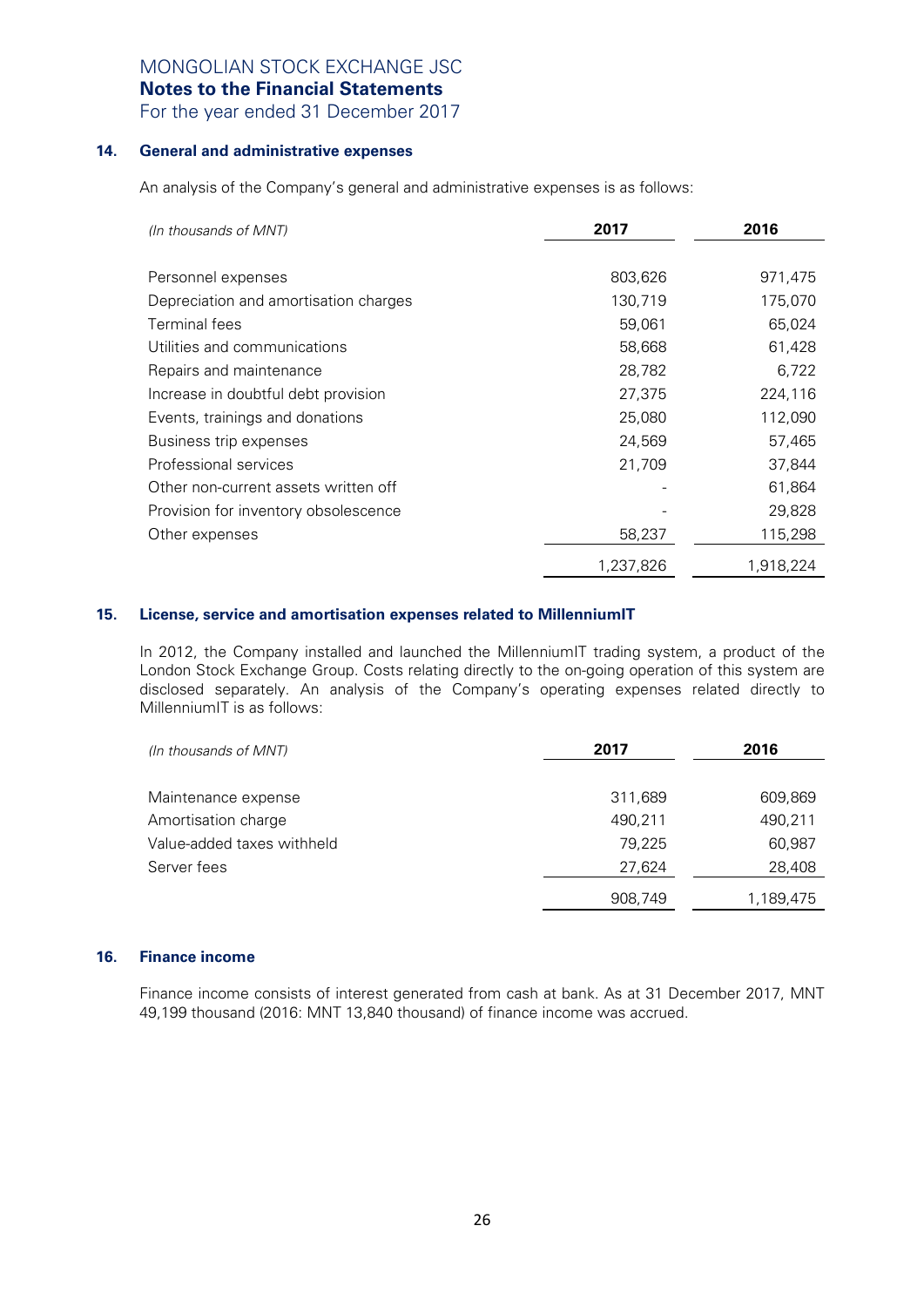## **17. Foreign exchange gains / (losses), net**

Details of net foreign exchange gains / losses for the year ended 31 December 2017 are as follows:

| (In thousands of MNT)                                                 | 2017     | 2016       |
|-----------------------------------------------------------------------|----------|------------|
| Net foreign exchange gain/loss on payables related to<br>MillenniumIT | 28.229   | (139, 370) |
| Other net foreign exchange gain/loss                                  | (12,458) | 1,830      |
|                                                                       | 15.771   | (137, 540) |

#### **18. Income tax expense**

(1) The components of income tax expense for the year ended 31 December 2017 are as follows:

| (In thousands of MNT)    | 2017  | 2016  |
|--------------------------|-------|-------|
| Current tax expense      | 4.920 | 1,384 |
| Total income tax expense | 4.920 | 1,384 |

(2) Reconciliation of effective tax rate for the year ended 31 December 2017 is as follows:

| (In thousands of MNT)                                                  | 2017       | 2016        |
|------------------------------------------------------------------------|------------|-------------|
| Loss before income tax                                                 | (228, 241) | (2,055,250) |
| - Income tax using the Company's statutory tax rate(*)                 | (22, 824)  | (205, 525)  |
| - Tax on income under the special tax rate (10%)                       | 4,920      | 1,384       |
| - Tax effect of non-deductible expenses                                | 2,895      | 46,876      |
| - Current-year losses for which no deferred tax asset is<br>recognised | 18,882     | 146,307     |
| - Change in unrecognized deferred tax assets                           | 1,633      | 13.754      |
| - Tax effect of non-taxable income                                     | (586)      | (1, 412)    |
| Total income tax expense                                               | 4,920      | 1,384       |

(\*) According to Mongolian Tax Laws, the Company has an obligation to pay the Government Corporate Income Tax of 10% the portion of taxable profits up to MNT 3 billion and 25% of the portion of taxable profits above MNT 3 billion, if the Company starts earning revenue from operating activities.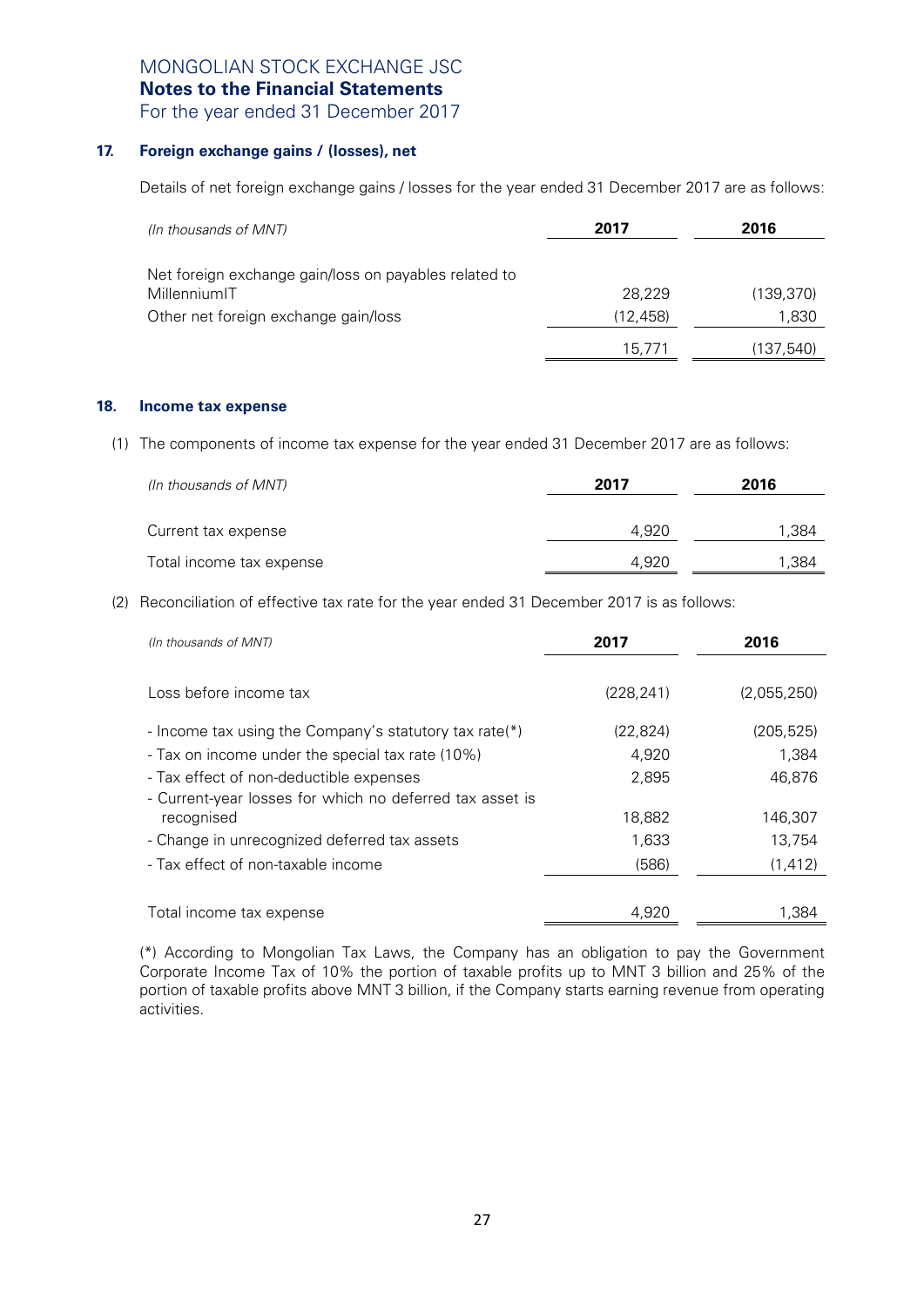#### **18. Income tax expense, continued**

(3) Changes in unrecognized deferred tax assets for the year ended December 31, 2017 are as follows:

| (In thousands of MNT)           | <b>Beginning</b><br>balance | <b>Additions</b> | Reversal | <b>Ending</b><br>balance |
|---------------------------------|-----------------------------|------------------|----------|--------------------------|
| Foreign currency<br>differences | 21.146                      | 1.633            |          | 22.779                   |
| Tax losses                      | 247,623                     | 18.882           | 101.316  | 165,189                  |

(4) Changes in unrecognized deferred tax assets for the year ended December 31, 2016 are as follows:

| (In thousands of MNT)        | <b>Beginning</b><br>balance | Movement | <b>Ending</b><br>balance |
|------------------------------|-----------------------------|----------|--------------------------|
| Foreign currency differences | 7.392                       | 13.754   | 21.146                   |
| Tax losses                   | 101.316                     | 146.307  | 247.623                  |

(5) The Government of Mongolia continues to reform the business and commercial infrastructure in its transition to a market economy. As a result, the laws and regulations affecting businesses continue to change rapidly.

These changes are characterized by poor drafting, different interpretations and arbitrary application by the authorities. In particular, taxes are subject to review and investigation by a number of authorities who are enabled by law to impose fines and penalties. While the Company believes it has provided adequately for all tax liabilities based on its understanding of the tax legislation, the above facts may create tax risks for the Company which are not possible to quantify at this stage.

## **19. Related parties**

(I) As of 31 December 2017, the status of the Company's related parties are as follows:

| Name of party                                                                                                        | <b>Relationships</b>      |
|----------------------------------------------------------------------------------------------------------------------|---------------------------|
| Government of Mongolia                                                                                               | Shareholder               |
| Ministries, departments, agencies and other<br>branches of the Government of Mongolia; other<br>state-owned entities | Controlled by shareholder |
| Members of the Board of Directors                                                                                    | Key management personnel  |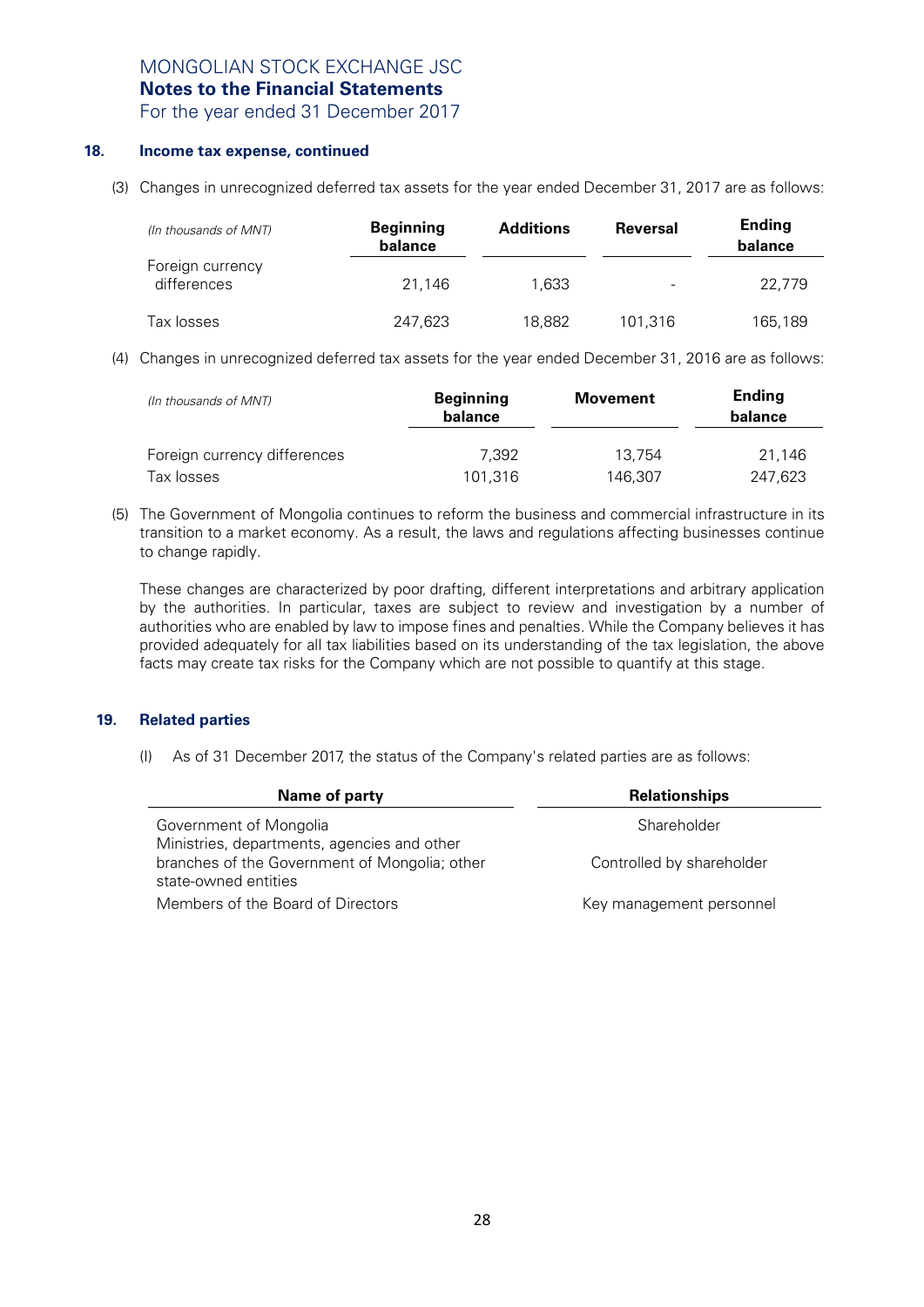## **19. Related parties, continued**

(II) Related party transactions:

| (In thousands of MNT)                   | <b>Transaction value</b> |         |  |
|-----------------------------------------|--------------------------|---------|--|
|                                         | 2017                     | 2016    |  |
| <b>Revenue from related entities</b>    |                          |         |  |
| Registration fees                       | 171,819                  | 91,430  |  |
| Government bond commission premiums     | 734,736                  | 362,709 |  |
| <b>Short-term government securities</b> |                          |         |  |
| Investment in government securities     | 194,396                  |         |  |
| Redemption of government securities     | 194,396                  | 196,257 |  |
| <b>Contribution from shareholder</b>    |                          |         |  |
| Contribution from shareholder           | 1,246,594                |         |  |
| Key management remuneration             |                          |         |  |
| Key management personnel                | 45,650                   | 25,673  |  |
| <b>Taxation and social insurance</b>    |                          |         |  |
| Withholding value added tax             | 86,874                   | 65,153  |  |
| Income tax                              | 4,920                    | 1,384   |  |
| Social insurance                        | 81,527                   | 98,572  |  |

## (III) Related party balances outstanding

| (In thousands of MNT)                     | <b>Balance outstanding</b> |        |
|-------------------------------------------|----------------------------|--------|
|                                           | 2017                       | 2016   |
| Short term investment in government bonds |                            |        |
| Government Securities                     | 1.000                      | 1,000  |
| Taxation                                  |                            |        |
| Income tax payable                        | 5,136                      | 1.134  |
| Value added tax payable                   | 9,491                      | 1,102  |
| Withholding tax payable                   | 31,042                     | 65,153 |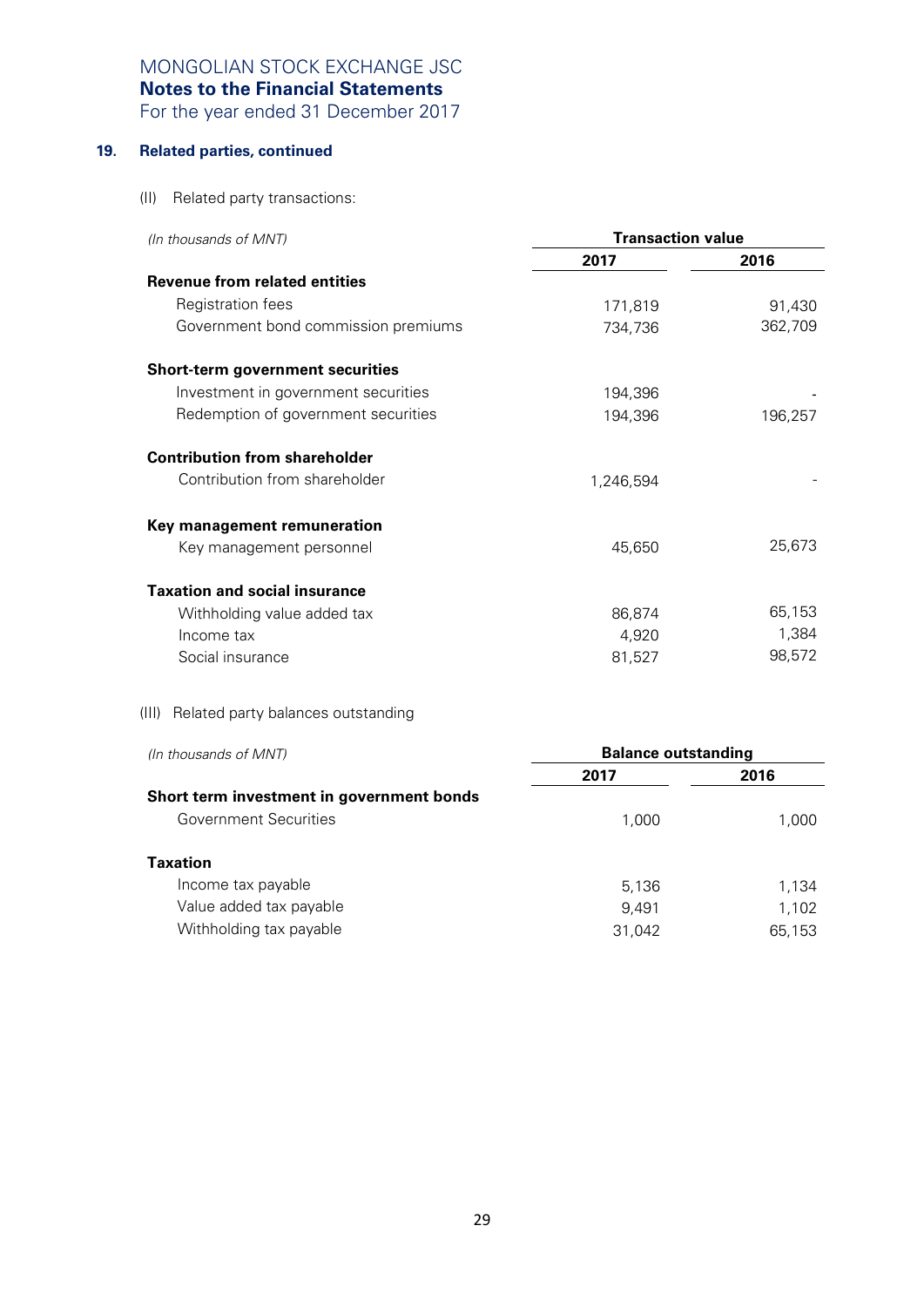#### **20. Financial risk management**

#### **Overview**

The Company has exposure to the following risks arising from financial instruments:

- Credit risk
- Liquidity risk
- Market risk

This note presents information about the Company's exposure to each of the above risks, the Company's objectives, policies and processes for measuring risk, and the Company's management of capital.

## **(1) Credit risk**

Credit risk is the risk of financial loss to the Company if a customer or counterparty to a financial instrument fails to meet its contractual obligations.

The carrying amount of financial assets represents the maximum credit exposure. The maximum exposure to credit risk at the reporting date was as follows:

| (In thousands of MNT)                  | 2017      | 2016    |  |
|----------------------------------------|-----------|---------|--|
|                                        |           |         |  |
| Financial instruments held to maturity | 1,000     | 1,000   |  |
| Trade receivables                      | 82.852    | 148,493 |  |
| Cash and cash equivalents              | 1,305,759 | 514,520 |  |
|                                        | 1,389,611 | 664,013 |  |

(\*) The aging of trade receivables as of 31 December 2017 is summarized as follows:

| (In thousands of MNT)     | 2017                 |                         | 2016                 |                         |
|---------------------------|----------------------|-------------------------|----------------------|-------------------------|
|                           | Trade<br>receivables | Impairment<br>provision | Trade<br>receivables | Impairment<br>provision |
| Neither past due nor      |                      |                         |                      |                         |
| impaired                  |                      |                         | 54,126               |                         |
| Past due (0 - 30 days)    |                      |                         | 1,200                |                         |
| Past due (30 - 90 days)   |                      |                         |                      |                         |
| Past due (91 - 150 days)  |                      |                         |                      |                         |
| Past due (151 - 365 days) | 31,305               |                         | 28.840               |                         |
| Past due (over 365 days)  | 311,454              | (259, 907)              | 430,554              | (366,227)               |
|                           | 342,759              | (259.907)               | 514,720              | (366,227)               |

An allowance account in respect to trade and other receivables is used to record impairment losses. If the Company considers that a balance is not finally recoverable, at that point the amounts are considered irrecoverable and are written off against the financial asset directly. For the year ended 31 December 2017, MNT 121,433 thousands (2016: nil) of bad debts were written off.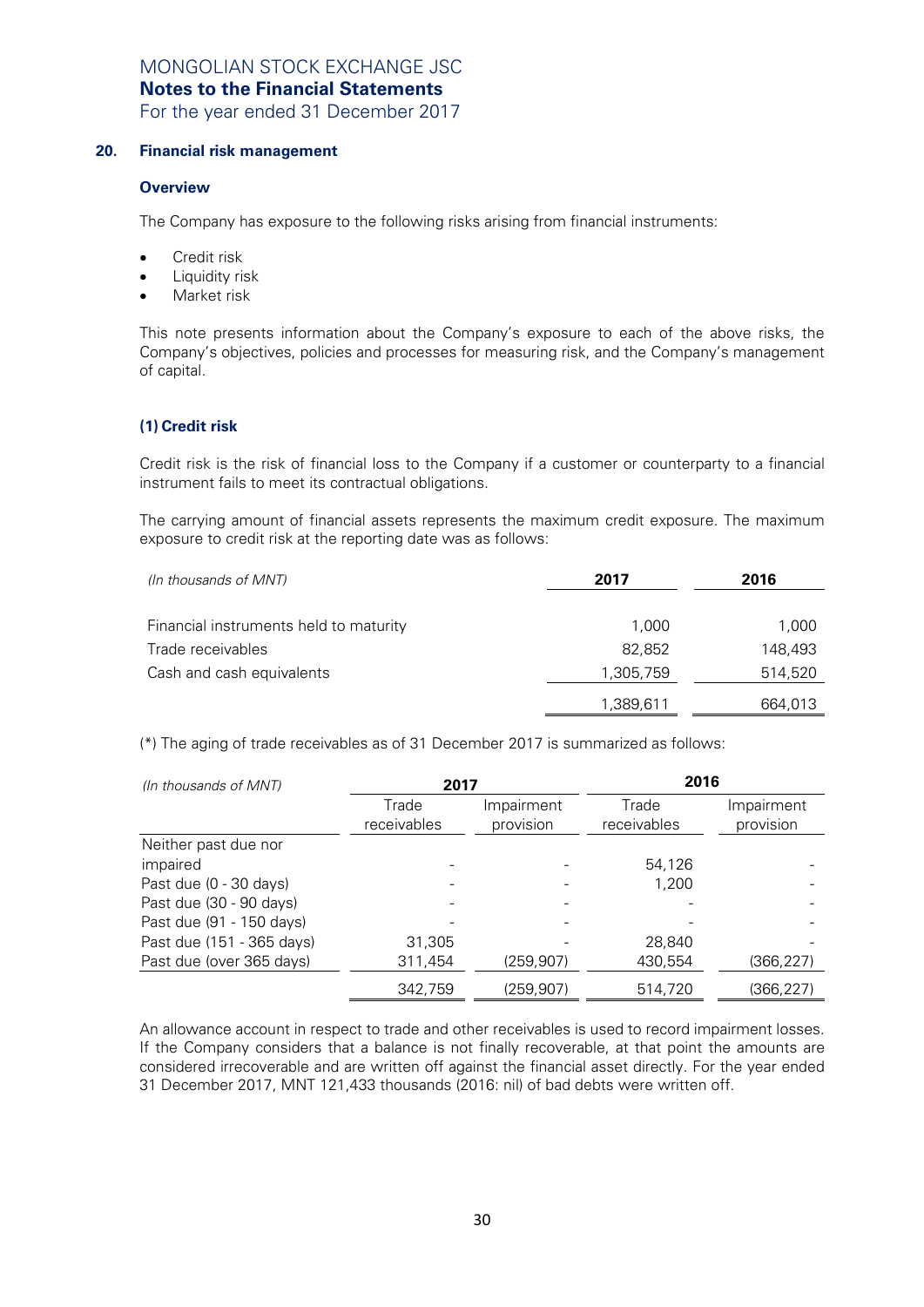#### **20. Financial risk management, continued**

## **(2) Liquidity risk**

The Company manages and controls liquidity risk through determination of volume of cash and cash equivalents and financial instruments for the purpose of funding the operating costs and to reduce the deviations in cash flows.

Set out below is the contractual maturity of financial liabilities:

As of 31 December 2017

| (In thousands of MNT) | Carrying<br>amount | Less than<br>6 months | 6 months<br>to 1 year    | More than<br>1 year |
|-----------------------|--------------------|-----------------------|--------------------------|---------------------|
| Trade payables        | 325,000            | 325,000               | $\overline{\phantom{0}}$ |                     |
| Other payables        | 41.324             | 41.324                | -                        |                     |
|                       | 366,324            | 366,324               | -                        |                     |

As of 31 December 2016

| (In thousands of MNT) | Carrying<br>amount | Less than<br>6 months | 6 months<br>to 1 year | More than<br>1 year |
|-----------------------|--------------------|-----------------------|-----------------------|---------------------|
| Trade payables        | 1.177.047          | 1.177.047             |                       |                     |
| Other payables        | 66,266             | 66.266                | -                     |                     |
|                       | 1,243,313          | 1,243,313             | -                     |                     |

## **(3) Market risk**

Market risk is the risk that changes in market prices, such as foreign exchange rates and interest rates will affect the Company's income or the value of its holdings of financial instruments. The objective of market risk management is to manage and control market risk exposures within acceptable parameters, while optimizing the return.

#### Currency risk

The Company is exposed to currency risk on purchases and borrowings that are denominated in a currency other than the functional currency of the Company, MNT. The currency in which these transactions are primarily denominated is USD.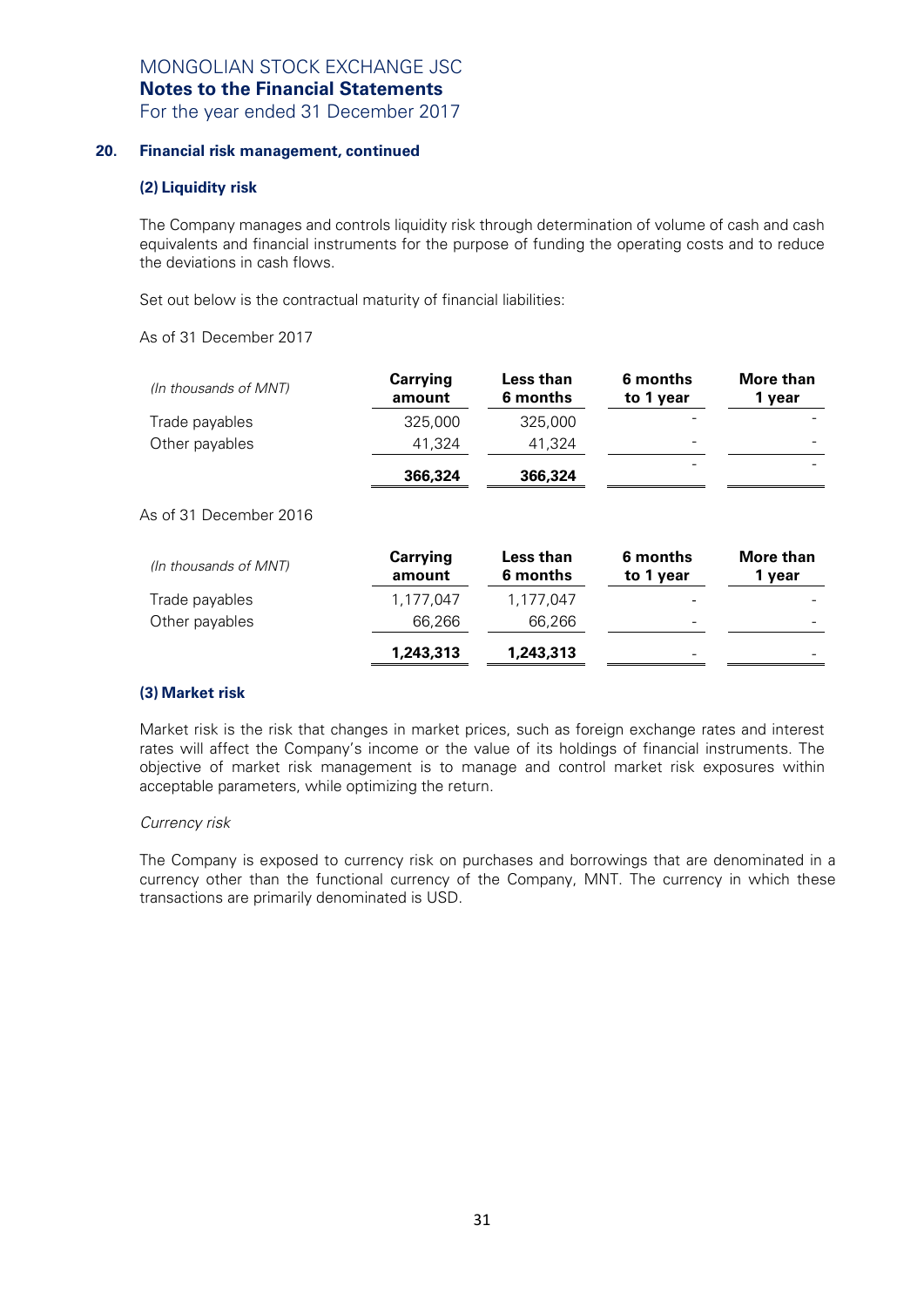#### **20. Financial risk management, continued**

#### **(3) Market risk, continued**

#### Currency risk, continued

The carrying amounts of the Company's foreign currency denominated monetary assets and monetary liabilities at the end of each reporting period are as follows:

| (In thousands of MNT)     | USD - denominated |               |  |
|---------------------------|-------------------|---------------|--|
|                           | 2017              | 2016          |  |
| Cash and cash equivalents | 2,602             | 12,186        |  |
| Trade payables            | (341, 465)        | (1,156,387)   |  |
| <b>Net exposure</b>       | (338, 863)        | (1, 144, 201) |  |

The following significant exchange rates have been applied during the year:

| (In MNT)         |          | <b>Reporting date spot rate</b> |  |  |
|------------------|----------|---------------------------------|--|--|
|                  | 2017     | 2016                            |  |  |
| USD <sub>1</sub> | 2.427.13 | 2,489.53                        |  |  |

#### Sensitivity analysis

A 10 percent strengthening of MNT against other currencies held by the Company as at the end of the respective reporting periods would increase profit after tax by the amount shown below. This analysis assumes all other risk variables remained constant.

| (In thousands of MNT)      | 2017   | 2016    |  |
|----------------------------|--------|---------|--|
|                            |        |         |  |
| Effect on profit after tax | 33.886 | 114,420 |  |

A 10 percent weakening of MNT against other currencies held by the Company as at the end of the respective reporting periods would have had an equal but opposite effect on the profit after tax, on the basis that all other risk variables remained constant.

#### Fair value

All financial instruments are carried at amounts not materially different from their fair value as of 31 December 2017.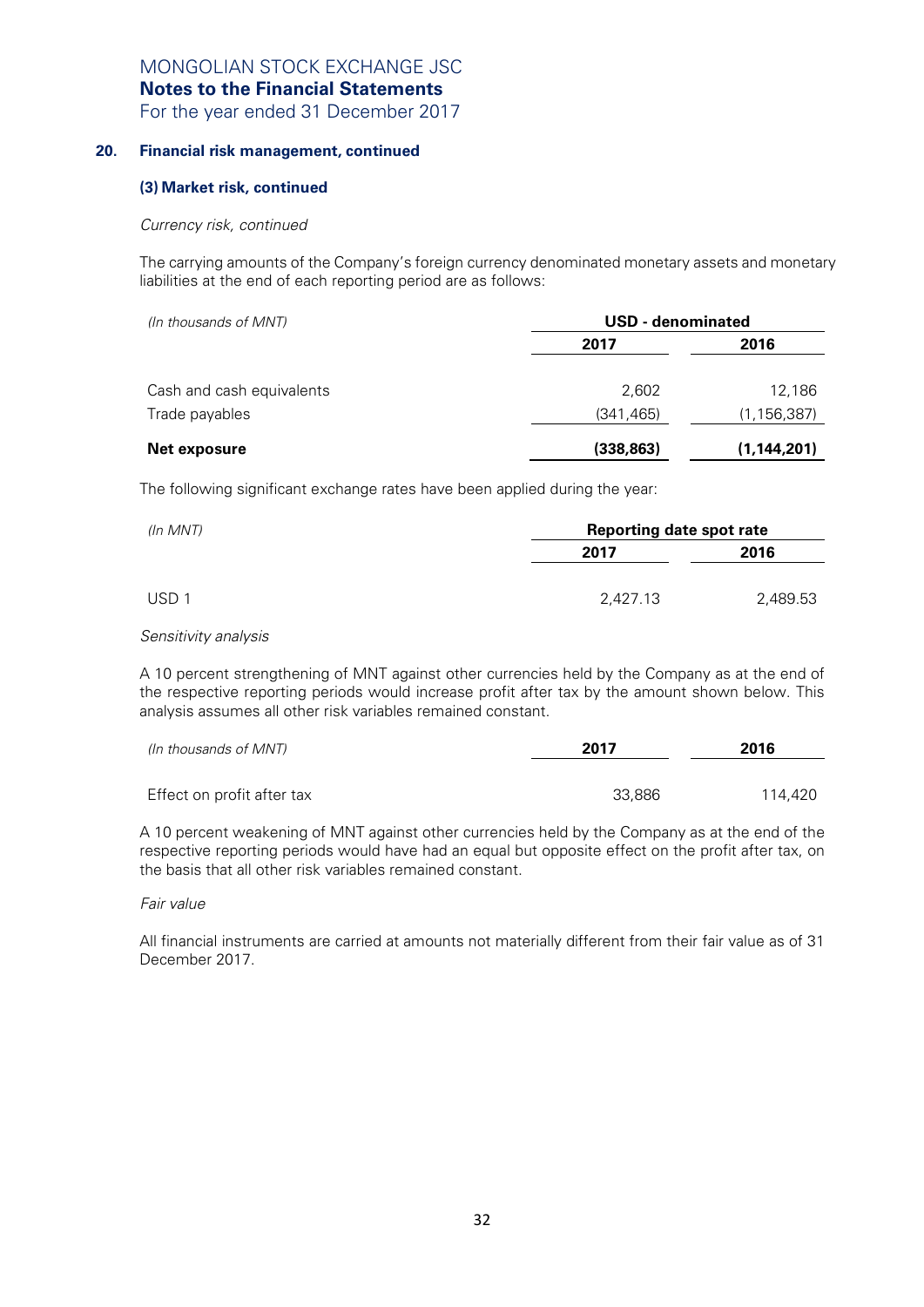#### **20. Financial risk management, continued**

#### **(3) Market risk, continued**

Fair values versus carrying amounts

The fair values of financial assets and liabilities, together with the carrying amounts shown in the statement of financial position, are as follows:

| (In thousands of MNT)                                             | 2017               |                   | 2016               |            |
|-------------------------------------------------------------------|--------------------|-------------------|--------------------|------------|
|                                                                   | Carrying<br>amount | <b>Fair value</b> | Carrying<br>amount | Fair value |
| Assets carried at<br>amortised cost<br>Financial instruments held |                    |                   |                    |            |
| to maturity                                                       | 1,000              | 1,000             | 1,000              | 1,000      |
| Trade receivables                                                 | 82,852             | 82,852            | 148,493            | 148,493    |
| Cash and cash equivalents                                         | 1,305,759          | 1.305.759         | 515,142            | 515,142    |
|                                                                   | 1,389,611          | 1,389,611         | 664,635            | 664,635    |
| Liabilities carried at<br>amortised cost                          |                    |                   |                    |            |
| Trade payables                                                    | 325,000            | 325,000           | 1,177,047          | 1,177,047  |
| Other payables                                                    | 41,324             | 41,324            | 66,266             | 66,266     |
|                                                                   | 366,324            | 366,324           | 1,243,313          | 1,243,313  |

Interest rate risk

Since the Company's interest bearing assets are mostly fixed-interest bearing assets, the Company's revenue and operating cash flow are not significantly influenced by changes in market interest rates.

## **21. Subsequent Events**

There were no material subsequent events since the end of the period that would require disclosure or adjustment to the financial statements.